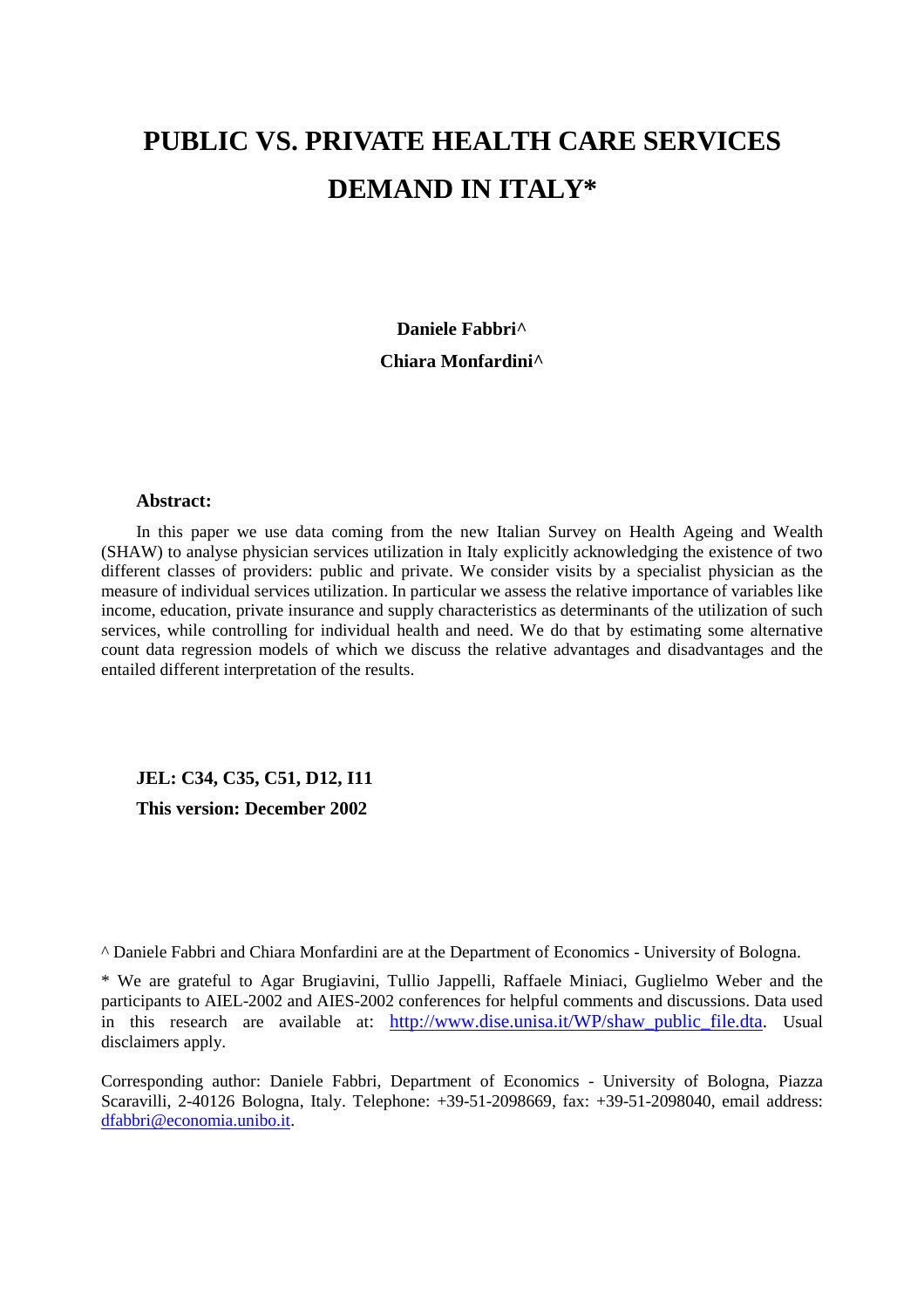#### **1 INTRODUCTION**

Understanding the underlying process of the demand for health services is a key to a better assessment of the forces that increase health care expenditure. Ageing and technological change play a major role in this context with cohorts living longer that consume increasing amounts of intensive, previously unavailable, treatments. Despite attenuating effects due to the lower disability of marginal survivors, health care expenditure is unanimously deemed to increase far beyond existing GDP shares [see Cutler - Sheiner (1998)]. In this turmoil public policies are repeatedly invoked to cap expenditure spiralling and to deal with related equity issues.

Looking at OECD data (see **Figure 1**) it seems that physician services were a victim of this course of events. In all other OECD countries, in particular in Italy, total expenditure on physician services (including both GPs and specialists) stabilised and then started to decrease as a share of total expenditure on health in the last ten years. A possible interpretation of this trend relies on the low technological content of such services compared to others like hospital treatments, pharmaceuticals and instrumental diagnostic checks. Moreover patient time is a basic input in the production of these services. It could be that technological innovation positively affected the organisation of these services reducing the number of visits to obtain, for example, drugs or checks prescriptions. As a matter of fact capping expenditure in this chapter revealed to be relatively easy.





\* Expenditure (public and private) on physician services includes expenditure on professional health services provided by general practitioners and specialists. Includes expenditure on services of osteopaths. Original data are denominated in US\$/PPP. The OECD average is calculated as a simple mean of the following countries rates: Australia, France, Germany, Iceland, Italy, Netherlands, Switzerland. Source: Our elaboration on OECD Health Data 2000, OECD, Paris, 2000.

In order to motivate our interest for the Italian case study it is relevant to notice how did that happened in terms of public vs. private involvement. According to OECD data (see **Figure 2**) we have no evidence of a shift occurring from public to private expenditure for physician services in the USA and other OECD countries. In the USA we actually observe a slight decrease in the private share. Italy is a relevant exception.<sup>1</sup> The share of private expenditure for physician services remained unchanged, at around 30%, from 1980 to 1992, increasing quite

 $\overline{a}$ 

<sup>&</sup>lt;sup>1</sup> Similar trends are to be found in France.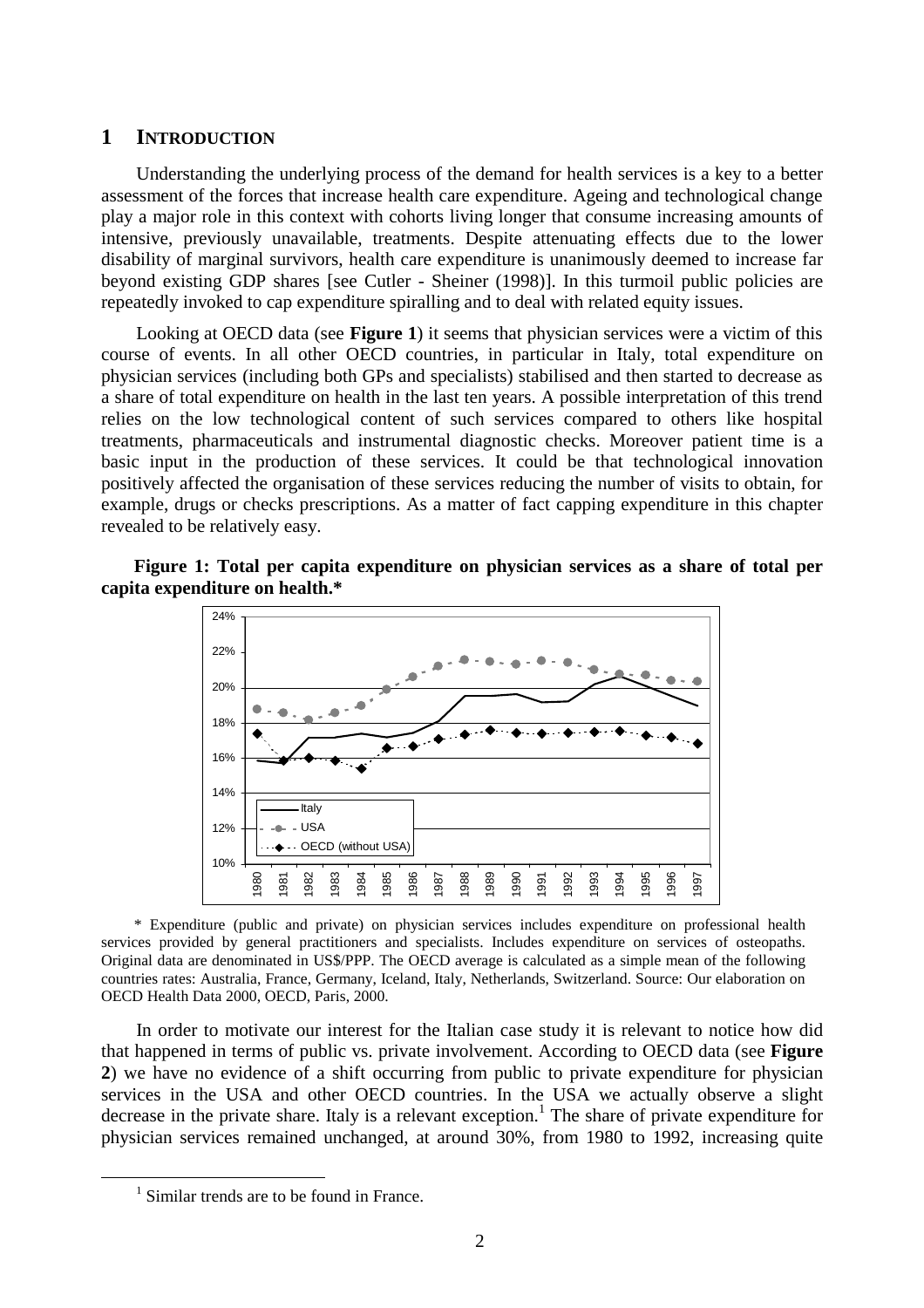rapidly thereafter and reaching more than 44% by 1995. In the meanwhile public per capita expenditure (see **Figure 3**), constantly increasing since 1980 at the same pace as other OECD countries, from 1992 stabilised at around 200 US\$/PPP. This evidence suggests that a dramatic change took place in Italy approximately around 1992. Since then larger shares of expenditure for physician services are financed out-of-pocket as a result of two reinforcing dynamics: first, access to public providers are increasingly subject to significant co-payments (tickets); second, individuals increasingly rely on private professionals.

**Figure 2: Private per capita expenditure on physician services as a share of total per capita expenditure on pyhsician services.\*** 



\* Expenditure on physician services includes expenditure on professional health services provided by general practitioners and specialists. Includes expenditure on services of osteopaths. Original data are denominated in US\$/PPP. The OECD average is calculated as a simple mean of the following countries rates: Australia, France, Germany, Iceland, Italy, Netherlands, Switzerland. Source: Our elaboration on OECD Health Data 2000, OECD, Paris, 2000.

**Figure 3: Public per capita expenditure on physician services.\*** 



\* Expenditure on physician services includes expenditure on professional health services provided by general practitioners and specialists. Includes expenditure on services of osteopaths. Values denominated in US\$/PPP. The OECD average is calculated as a simple mean of the following countries rates: Australia, France, Germany, Iceland, Italy, Netherlands, Switzerland. Source: Our elaboration on OECD Health Data 2000, OECD, Paris, 2000.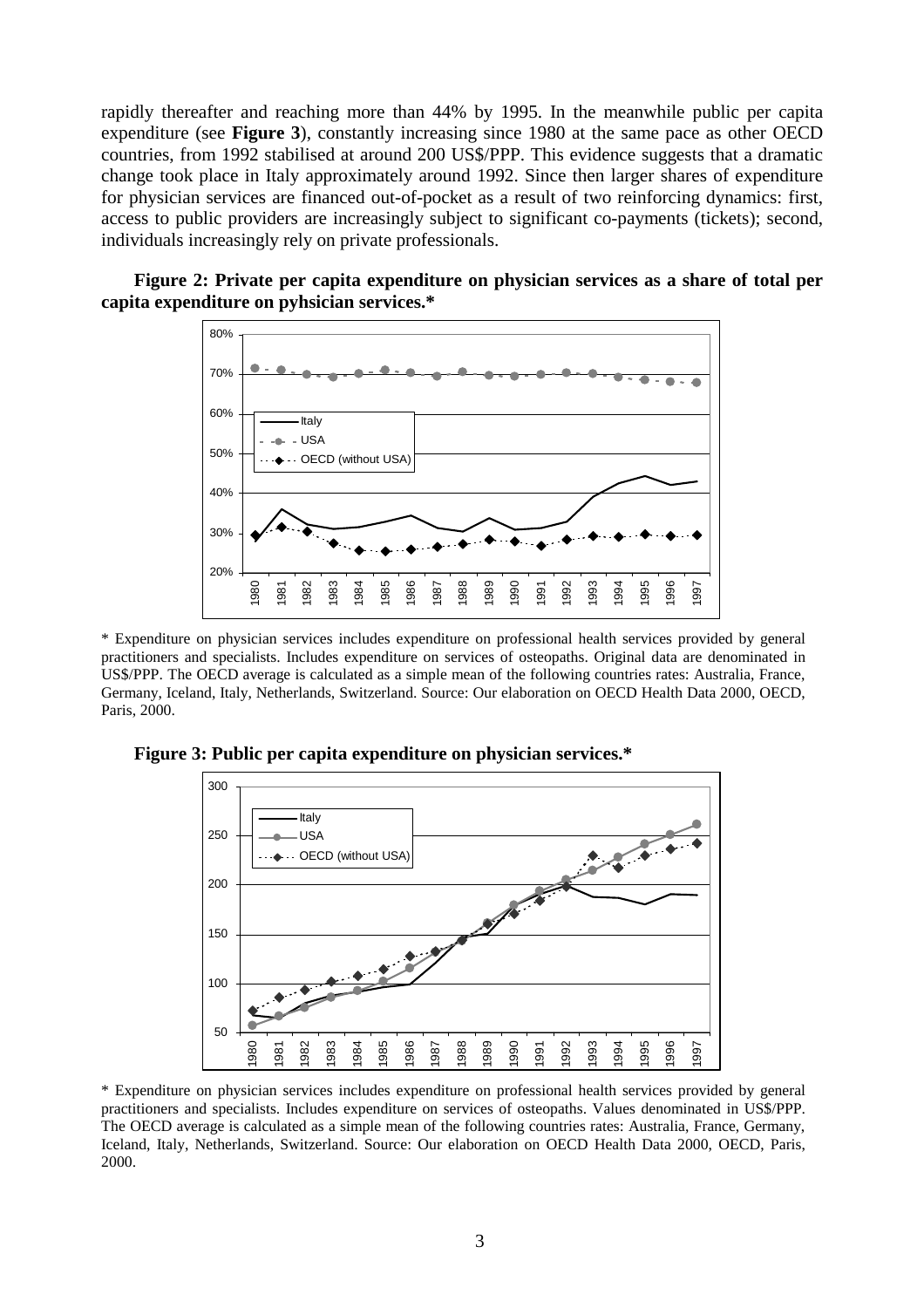In this evolving context some broad policy issues emerge. First of all, how can we figure out the future evolution of the demand and expenditure for physician services in Italy? The observed and foreseeable reduction of public financing to physician services has some impact in terms of equality of access? These kind of questions motivate our interest for a microeconometric analysis of the demand for physician services in Italy.

A remarkable feature of the market for medical professional consultations in Italy is the presence of two broad distinguishable classes of providers: public, highly regulated, specialists, and private, less regulated, ones. We want to account for this peculiarity in our analysis, an issue which has been largely neglected in the literature. Usually the demand for medical consultations is modelled as an aggregate demand irrespective of the type of provider. There are actually good reasons to separately model the counts for public specialists in face of those for private specialists. In our case study we notice that private consultation is typically of higher accuracy, implies lower waiting times at the cost of higher out-of-pocket payment comparing to public ones. Therefore aggregating the two counts would lead to misleading interpretation of the estimated elasticities. On the supply side it is pretty relevant to realise that the role of physician incentives affect utilisation. Indirect evidence of this is provided by **Table 1.** In countries where general practitioners (GPs) are paid fee-for-service, per-capita consultations are slightly more than in countries where they are paid according to capitation, but are almost double than in countries where GPs are salaried. This provides a strong, additional rationale for our analysis of health service utilisation in which we will emphasise the role played by different types of provider.

|                    | 1990-1997         | Subgroup mean |  |  |  |
|--------------------|-------------------|---------------|--|--|--|
|                    | Fee-for-service   |               |  |  |  |
| <b>Belgium</b>     | 7.9               |               |  |  |  |
| France             | 6.2               |               |  |  |  |
| Germany            | 6.0               | 6.7           |  |  |  |
|                    | <b>Capitation</b> |               |  |  |  |
| Italy              | 6.7               |               |  |  |  |
| <b>Netherlands</b> | 5.7               |               |  |  |  |
| United Kingdom     | 5.8               | 6.1           |  |  |  |
|                    |                   | <b>Salary</b> |  |  |  |
| Finland            | 4.0               |               |  |  |  |
| Iceland            | 4.9               |               |  |  |  |
| Norway             | 3.8               |               |  |  |  |
| Portugal           | 3.2               |               |  |  |  |
| Sweden             | 2.9               | 3.8           |  |  |  |

**Table 1: Per-capita general practitioners' consultations across some European countries**

Source: Our elaboration on OECD Health Data 1999, OECD, Paris, 1999

Jimenez-Martin - Labeaga - Martinez-Granado (2002), using data from the European Community Household Panel (ECHP), estimate a model of demand for physician services for several European countries, Italy included. However they do not distinguish between public and private providers. We will refer to their results while commenting on ours. On the equity issue Van Doorslaer - Koolman - Puffer (2002), working on an EU sample coming from the ECHP and again disregarding the private vs. public issue, suggest that "the rich appear to receive a higher share of specialist visits than expected on the basis of their need". This result holds for Italy as well. In our viewpoint it is interesting to understand how does this result emerge in terms of access to different types of specialists.

We use the new Italian Survey on Health Ageing and Wealth (SHAW), conducted in the year 2001, to analyse physician services utilisation explicitly acknowledging the existence of two different classes of providers: public and private. We focus on visits by a specialist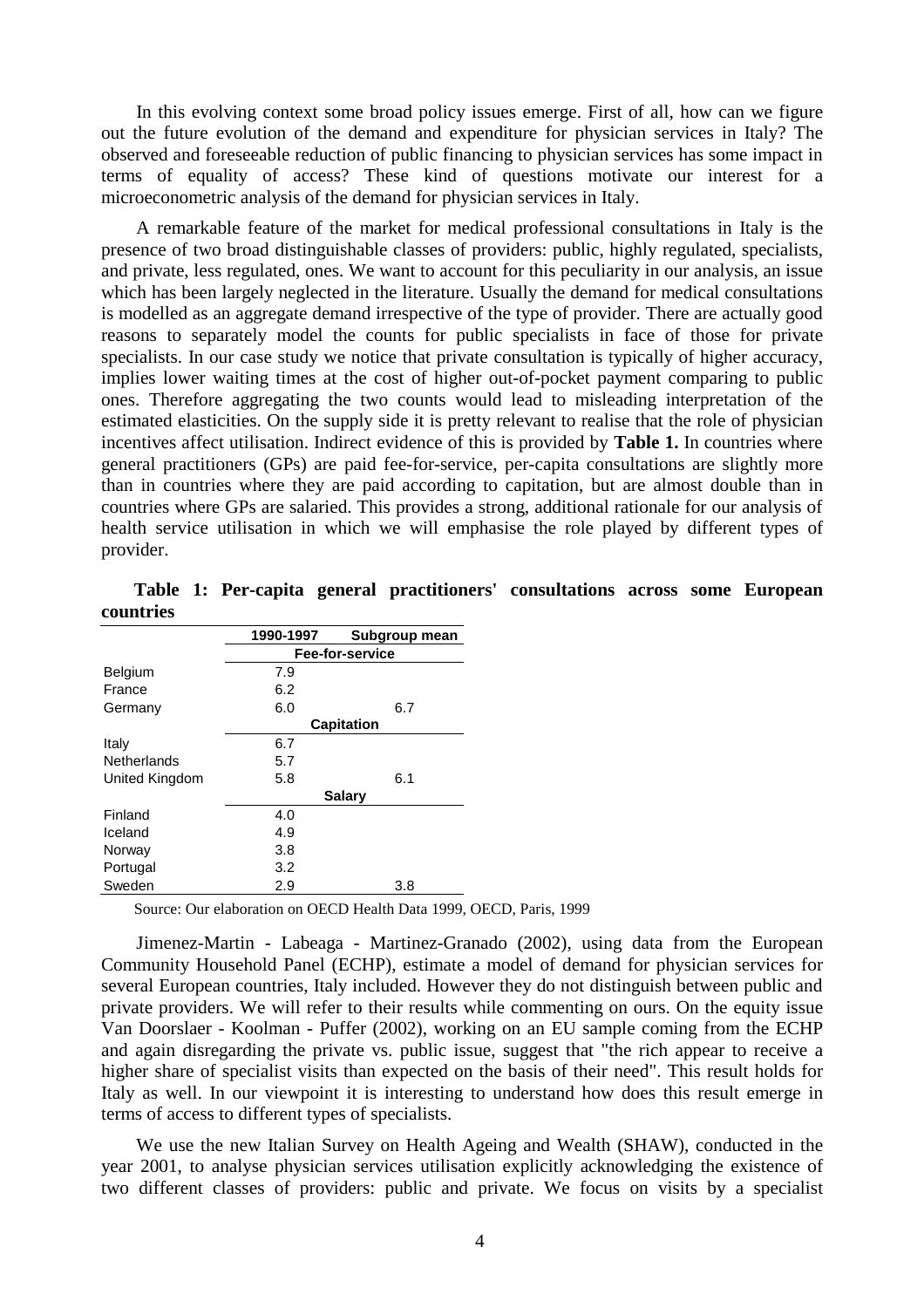physician. Actually it is reasonable to presume that the dynamics we described above largely involve this segment and less so GPs visits. In the year before the survey (year 2000), individuals can consume this service going public, private or both. Our aim is to evaluate the determinants of individual utilisation for both classes of providers. In particular we wish to assess the relative importance of variables like income, education, private insurance and supply characteristics as determinants of the utilisation of such services, while controlling for individual health and need.

The paper is organised as follows. In the next section we qualitatively review the existing econometric literature on health-care services utilisation. Section 3 describes the data and some institutional details of our case study. The major empirical results are reported in section 4. Section 5 concludes the paper with suggestions for future research.

# **2 MODELS FOR HEALTH SERVICE UTILIZATION**

It has become generally accepted in the literature on the demand for health care that the demand for certain types of these services depends on two different decision processes. In the Grossman tradition, as far as the demand for health care is essentially seen as the result of patients intertemporal utility maximisation, utilisation is primarily patient determined, though conditioned by the health-care delivery system. In the agency approach, physicians play an active role in assessing the amount of services that patients should consume, up to the point of distorting demand according to their own preferences. These two perspectives lead to two different streams of econometric modelling traditions: one-step models in the Grossman tradition [see Duan et al. (1983) and Cameron et al. (1988)] and two-step models in the agency tradition [see Manning et al. (1981) and Pohlmeier - Ulrich (1995)]. In this paper we model counts of specialist visits by relying on both traditions.

The Grossman model and the agency perspective on patient-physician relationship provide different, despite complementary explanations for the demand for health care. We look at them in sequence.

#### *2.1 THE GROSSMAN MODEL*

 $\overline{a}$ 

The Grossman model [see Grossman (1982)] emphasises the role played by patients' choice looking at health and wealth as two interrelated assets the values of which are optimally controlled over time by the individual. In the case of health, the marginal utility of holding a marginal unit of stock has a consumption and an investment component, which together must always be equal to its marginal user cost. This consists of the interest rate, health capital depreciation and a possible change in the value of the health capital over time.

In this context the demand for health care services is a derived demand, in that services are not consumed per se but serve to maintain or improve upon a certain health status. The typical form of the individual demand function for health care services that emerges from the Grossman model is given by:

$$
M(t) = f[H(t), w(t), p_m(t), age(t), E(t), X(t)]
$$

The demand for health care services (for simplicity we call them medical services) at time *t*,  $M(t)$ , is endogenously codetermined<sup>2</sup> with the latent variable "health status",  $H(t)$ , and it is affected by the wage rate,  $w(t)$ , a price vector for medical services,  $p_m(t)$ , individual age,  $age(t)$ ,

 $2^2$  The Grossman model is deterministic, so that desidered health stock always equal actual health stock, given constraints. Therefore the demand for health services, which adjust existing health stock net of depreciation, is positively linked, one-to-one, with endogenous health stock.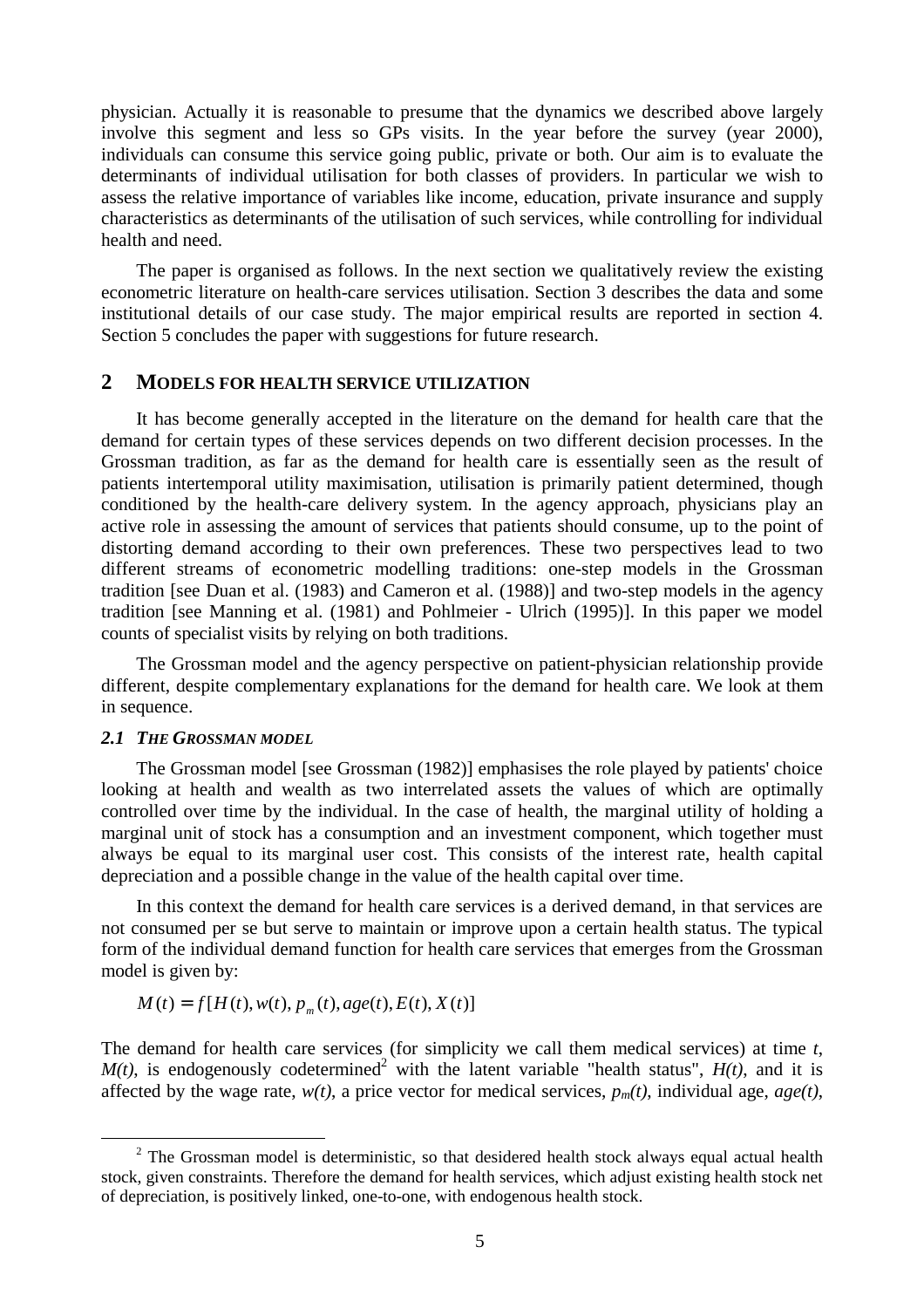the level of education, *E(t)*, and a vector of environmental effects, *X(t)*.

A higher wage lowers the marginal incentive to hold health as an asset for consumption use, thus depressing the demand for medical care. By way of contrast it increases the opportunity cost of sick time, hence reinforcing the incentive to hold health as an asset. Assessing the impact of wage on medical service demand is therefore an empirical matter. The impact of prices is negative like that of better education. This last one should lower the demand for investment in health because it contributes to lower health stock depreciation<sup>3</sup>. Demand for medical care should increase with ageing, because it is not optimal to let health stock decline in step with depreciation.

#### *2.2 THE AGENCY APPROACH*

In the agency approach, physicians play an active role in assessing the amount of services that patients should consume as far as they typically act a double role: performing checks on the status of patient's health stock and, conditional on checks, supplying treatments aimed at restoring health stock to a desired level. Significant information asymmetry may provide physicians the opportunity to influence demand through their role as health evaluators. This informational advantage is exploited provided that physician's objective function differs from patient's. In this respect it is common to assume that physicians do not only follow Hippocratic oath (for example maximising individual health), but derive utility also from income and leisure. Therefore, when income or leisure are tailored to specific procedures and/or services, physicians will distort demand to perform more remunerative, or less time consuming, procedures/services, if the marginal benefits of a specific procedure outweighs the associated marginal costs.

In this framework a large body of empirical research is devoted to test the so called supplier induced demand (SID) hypothesis. The SID hypothesis states that [McGuire - Pauly (1991)] in the face of negative income shocks, physicians may exploit their agency relationship with patients by providing excessive care. Income shocks examined in the literature arise from three different sources. A first source is variation in the physician/population density across areas: increased density lowers the income of existing stock of physicians, and it will lead to increased utilisation of medical procedures in an inducement-type model. Income shocks may also emerge as the consequence of an exogenous change in demand due to epidemiological shifts, evolution of needs, variation in tastes. However, the most common source is variation in fees paid to physicians, generally by government payers. The inducement model has traditionally been tested by assessing how these three alternative changes in the environment facing physicians affect the utilisation of medical procedures<sup>4</sup>. Despite each of these testing strategies face important problems they are quite convergent in suggesting that physicians, to some extent, do actually manage demand according to economic incentives.

# *2.3 THE BASIC FRAMEWORK FOR MODELS OF VISITS' COUNTS*

#### *2.3.1 Econometric models for count data*

 $\overline{a}$ 

The class of econometric models of health service demand we consider here is that concerned with discrete counts of medical visits. In this case excess zeroes is the most relevant

 $3$  In a more general model, Ehrlich - Chuma (1990) show that the impact of education may go in both directions.

<sup>&</sup>lt;sup>4</sup> Representative studies that use physician density changes to proxy for income shocks are Fuchs (1978) and Cromwell - Mitchell (1986). Gruber - Owings (1996) use exogenous demand changes, while Yip (1998) examines fee changes.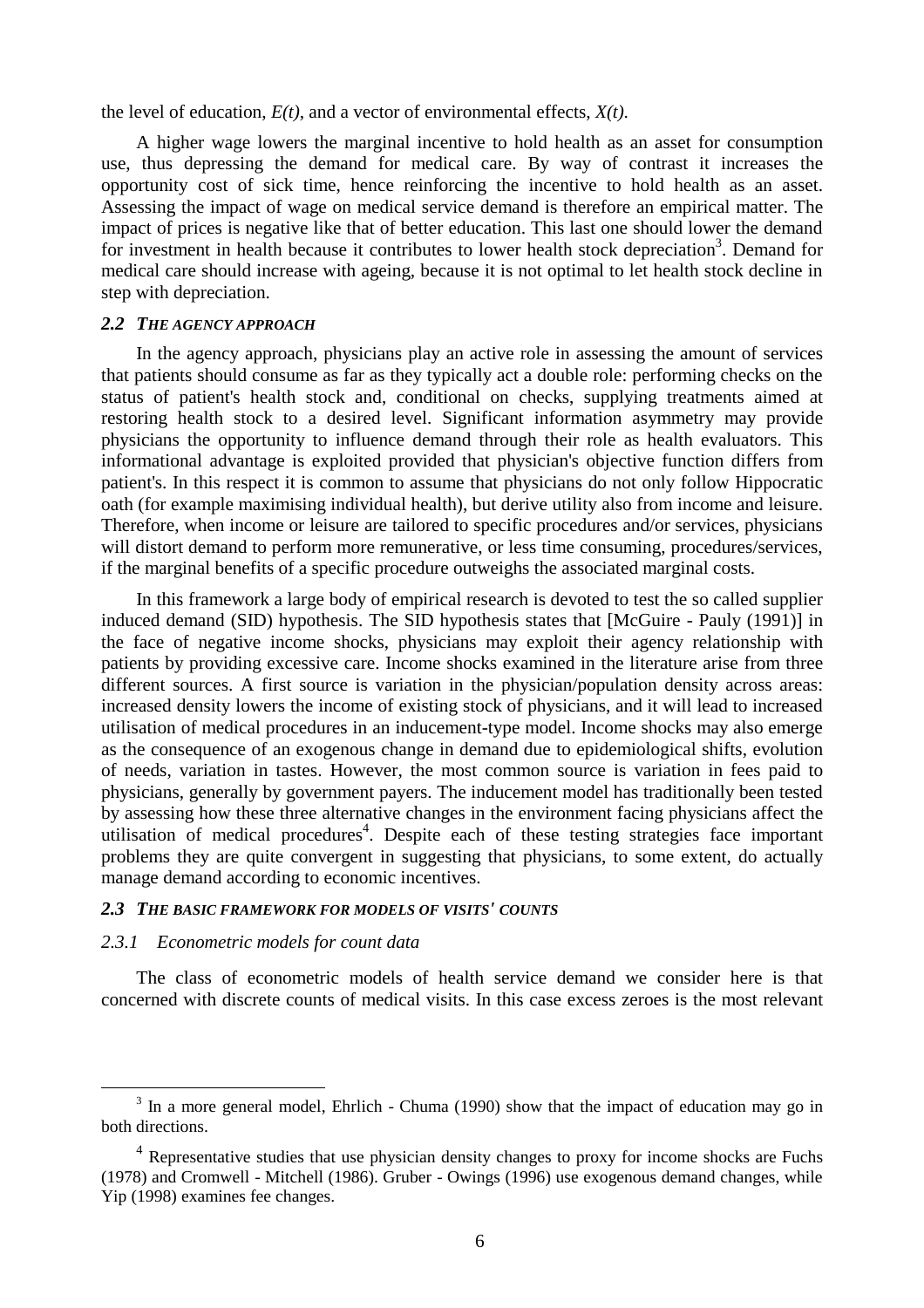modelling issue<sup>5</sup>. From a purely statistical viewpoint, the problem basically consists in building enough flexibility into the econometric model to account for the excess probability mass concentrated in the zero counts. Tackling this problem has major econometric and economic implications. In general terms the problem of built-in-flexibility can be addressed in either a single process perspective (determining both null and positive counts), or in a double process perspective (one generating the zeroes vs. the positives and one determining the positives provided that a positive has been already generated). In the context of our study, this amounts to say that in a single process approach all the visits counts, zeroes included, are driven by the same process. On the other hand, when a double process is envisaged, contact process (to access to medical treatment or not?) is distinguished from utilisation (given that the first answer is YES, how much to consume?). From an economic viewpoint, the double process perspective has a natural appeal in the health economics literature as far as it distinguishes the two-part character of the decision-making process in health care demand [Stoddart - Barer (1981)]. While at the first stage it is the patient who decides whether or not she needs medical attention and therefore to access a physician (contact analysis), in the second stage the health care providers together with the patient determine the intensity of the treatment (frequency analysis). This modelling approach has, given certain conditions, a sound structural interpretation [see Santos Silva - Windmeijer (2001)] which motivated its broad adoption in empirical studies. Moreover it provides a unifying empirical framework for the two above-mentioned theories of health care demand. A Grossman-like interpretation might be called for explaining the contact decision, while an agency perspective could be invoked for the interpretation of the frequency decision.

In the single process approach, the simplest econometric model for count data is based on the Poisson distribution, which is characterised by the property of equidispersion. This imply that, conditionally to the covariates introduced in the model, the mean of the count variable is equal to its variance and makes the Poisson model unsuitable in most empirical application, where the above-mentioned excess zeroes displayed by the count variable makes the conditional variance to exceed the conditional mean. The most popular parametric model accounting for overdispersion is based on the Negative Binomial distribution, which can be seen as a generalisation of a Poisson process. The alternative way of dealing with the excess zeros lies in the second modelling approach, represented by the hurdle model. This modification of the basic model was firstly introduced by Mullahy (1986) and thereafter received a great deal of attention in the empirical analysis of the usage of medical services. The hurdle model can be interpreted as a two part model, in which a binary model for the decision of use, determining the probability of crossing a zero threshold, is combined with a truncated count data model on positive counts, explaining the extent of use conditionally to some use.<sup>6</sup>

We present in the Appendix the econometric details of the Negative Binomial (NB) and the Double Hurdle (H) model we use later in the paper for our empirical application, where the demand for physician services is measured by counts of utilisation, i.e. number of public and private visits consumed by the individuals in our sample.

 $\overline{a}$ 

<sup>&</sup>lt;sup>5</sup> Similar methodological problems arise while considering continuous demand measures like expenditure [see Newhouse and The Insurance Experiment Study Group (1993)].

<sup>&</sup>lt;sup>6</sup> For the sake of completeness it has to be noticed that, on a purely statistical ground, there is no clear evidence that econometric models based on the two process approach should be preferred to those relying on a single process approach. Actually it has been shown [Deb - Trivedi (1997, 2002)] that sufficiently flexible specification, based on latent class analysis, let single process models better fit the empirical distribution of visits' counts.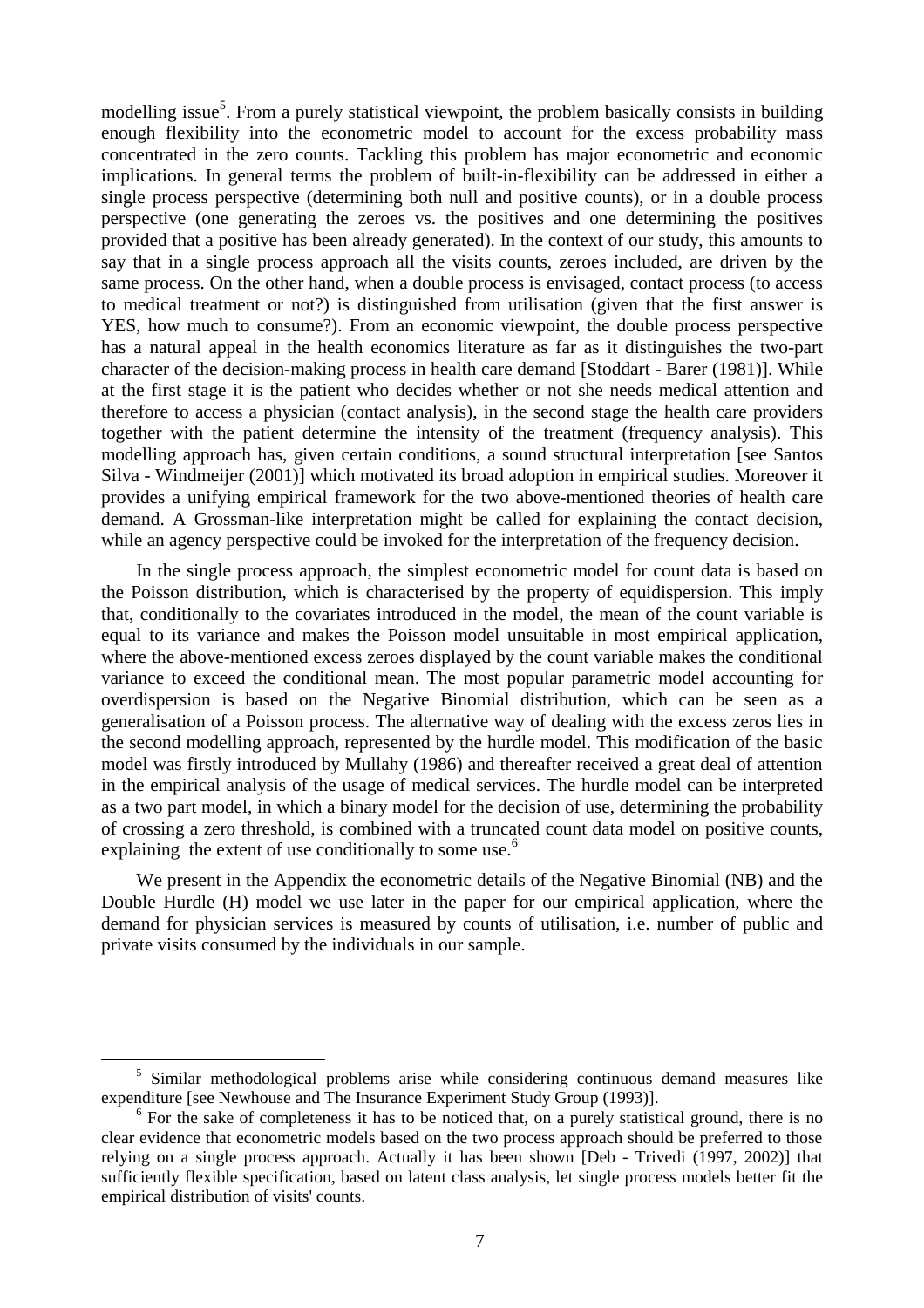#### *2.3.2 Overview of empirical evidence on the determinants of specialist visits*

A common feature in the literature on models for visit counts is the lack of control for medical services' prices. This is due to unavailability of detailed data on single visits outlays. As far as surveys are designed to gather total number of visits per time period, no data are available on each visit payment<sup>7</sup>. Therefore, monetary opportunity costs are typically captured by private insurance status variables [like in Pohlmeier and Ulrich (1995) and Deb - Trivedi (1997)] or, more precisely, by individual coinsurance rates [like in Deb - Trivedi (2002)].<sup>8</sup> Usually the availability of private insurance is found to positively affect contact choice but not frequency choice [Pohlmeier - Ulrich (1995)]. Similar effects are found for co-payment rates: higher copayment rates result in a lower probability of contact while frequency is unaffected [Deb - Trivedi (2002)]. These results are coherent with a Grossman interpretation but less so with an agency perspective.

Coming to the results concerning other typical regressors in models for visits' counts it must be noticed that some predictions of the Grossman model are frequently contradicted by empirical evidence<sup>9</sup>. In particular, good health status is found to be negatively related to the number of visits. This results is coherently consistent across all the papers we reviewed despite differences in econometric specification. Education, typically measured as years of schooling, is usually found to increase visits counts [see Deb - Trivedi (1997, 2002)]. Pohlmeier - Ulrich (1995) show that higher education reduces contact decision for GPs visits while increases it for specialists, in both cases not affecting frequency. Santos Silva - Windmeijer (2001) find that education positively affects contacts and negatively affects frequency for specialist visits. Evidence concerning the impact of income and age tends to be more coherent with the theory.

The theoretical partition between the two processes in the two-part approach underpins the choice and interpretation of typical regressors' coefficients introduced in each of the two-part components. Take for instance the paper by Pohlmeier - Ulrich (1995). They estimate two distinct two-part models for general practitioners visits and for specialist visits on a sample of 5.000 employed Germans. They control for sex, income, age, education, chronic conditions, physician density in place of residence, plus a set of other covariates. It is interesting here to notice the results on physician density. The two-part model estimates show that physician density does not affect the contact choice while it has a positive impact on the frequency decision. The authors note that "while physician density proxies an availability effect for the patient at the first stage, it captures both demand and supplier response at the second stage. … we are inclined to interpret this finding as some evidence of supplier-induced demand". Likewise also other common covariates to the two parts are given different interpretation in the contact and frequency analysis.

#### **3 DATA AND INSTITUTIONAL SETTING**

 $\overline{a}$ 

Our data source is the new Survey on Health Ageing and Wealth (SHAW) collected in 2001. The data are described in Brugiavini, Jappelli and Weber (2002) and are downloadable at the following address: http://www.dise.unisa.it/WP/shaw\_public\_file.dta. The survey focuses on individuals aged 50 or more. The dataset includes a wide range of micro-level information on socio-economic characteristics of individuals and households, including specific variables on

 $<sup>7</sup>$  Pohlmeier - Ulrich (1995) argue that the impact of prices may be neglected given that for many</sup> western health care systems the direct price of medical services is close to zero.

<sup>&</sup>lt;sup>8</sup> Introducing insurance status variables raises endogeneity problems. See Cameron et al. (1988), Windemeijer - Santos Silva (1997), Vera Hernandez (1999).

<sup>&</sup>lt;sup>9</sup> Wagstaff concludes that "the majority of the model's structural parameters are in fact of the 'wrong sign'" [Wagstaff (1986), p. 216].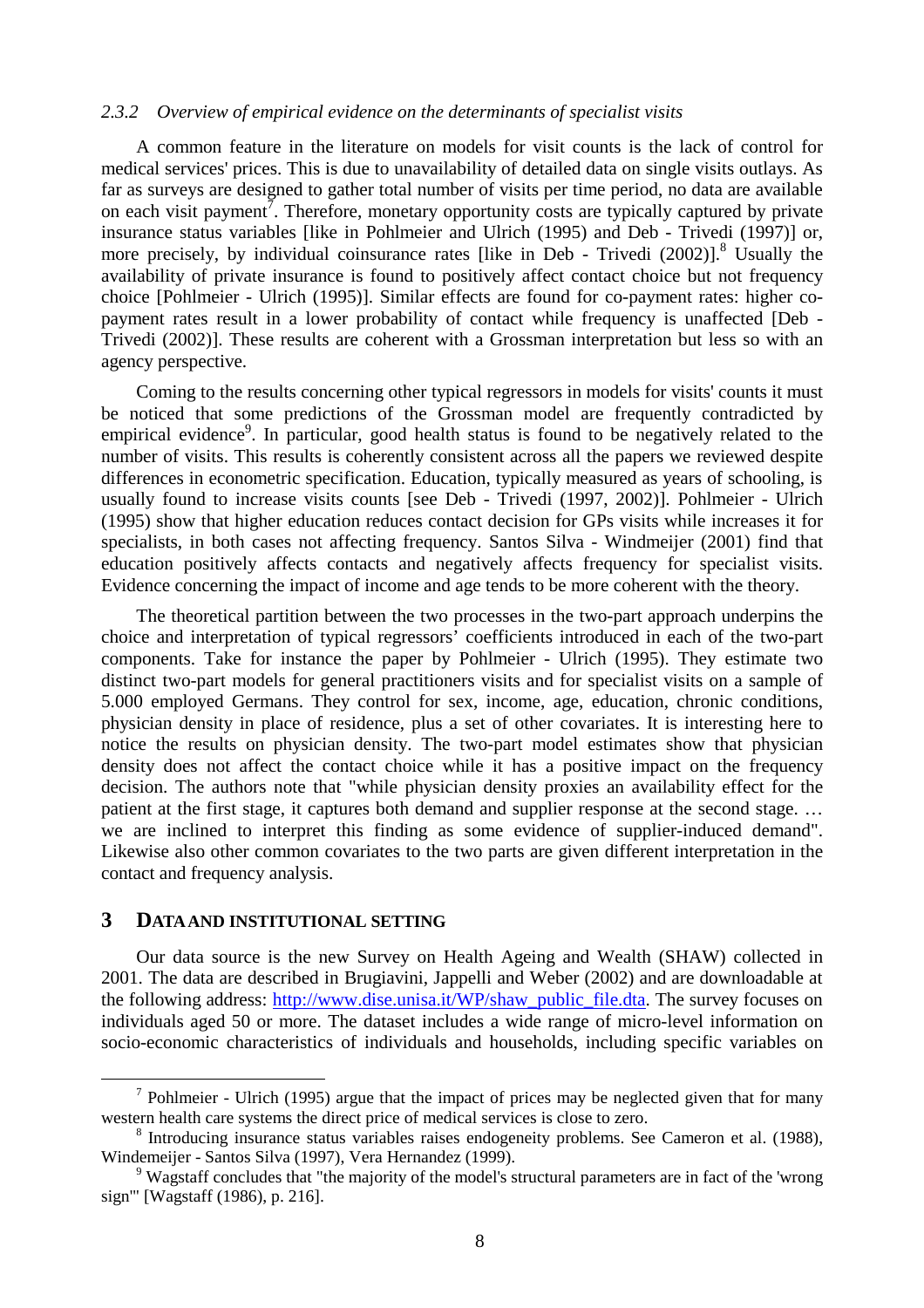working and living conditions as well as variables on health condition and health care utilisation. We include in our sample householders and their spouse when the latter is aged 50 or more. Accordingly, the total sample consists of 1664 individuals.

We model as a dependent variable the number of visits to a specialist physician. These include opticians, dentists and any other physician specialised in a certain field. In performing our analysis of visit counts separately for public and private specialists we dropped observations displaying missing values or unrealistic counts (greater than 20) for the dependent variables. As a result, we work on a sample of 1598 individuals for the analysis of private specialist visits and a sample of 1608 observations for public specialist visits. **Table 2** shows the tabulations for the two counts in our dependent variables. Zero counts are about 60% for private specialist consultations, and about 3 point percent higher in the distribution of public ones. Alternative, private visits' participation rates is around 40%, while the corresponding figure for public visits is 37%. 647 and 597 individuals are observed with at least one visit to a public and a private specialist respectively. Private consultations are more frequent on our sample due to larger incidence of higher counts - 3.7 vs. 2.9 on positive counts -. Contact decision process leads to similar sample means participation rates across providers' types, while the second stage process differentiates conditional frequencies of visits across types. This provides a first evidence that the process underlying the contact decision is different from the second stage process.

|                    |       |                | <b>PUBLIC</b> |          |       | <b>PRIVATE</b> |          |
|--------------------|-------|----------------|---------------|----------|-------|----------------|----------|
|                    | Count | Freq.          | Percent       | Cum.     | Freq. | Percent        | Cum.     |
|                    | 0     | 1011           | 62.87         | 62.87    | 951   | 59.51          | 59.51    |
|                    |       | 213            | 13.25         | 76.12    | 180   | 11.26          | 70.78    |
|                    | 2     | 147            | 9.14          | 85.26    | 138   | 8.64           | 79.41    |
|                    | 3     | 81             | 5.04          | 90.3     | 99    | 6.2            | 85.61    |
|                    | 4     | 50             | 3.11          | 93.41    | 60    | 3.75           | 89.36    |
|                    | 5     | 31             | 1.93          | 95.34    | 51    | 3.19           | 92.55    |
|                    | 6     | 28             | 1.74          | 97.08    | 28    | 1.75           | 94.31    |
|                    | 7     | 10             | 0.62          | 97.7     | 20    | 1.25           | 95.56    |
|                    | 8     | 6              | 0.37          | 98.07    | 17    | 1.06           | 96.62    |
|                    | 9     | $\overline{2}$ | 0.12          | 98.2     | 2     | 0.13           | 96.75    |
|                    | 10    | 11             | 0.68          | 98.88    | 18    | 1.13           | 97.87    |
|                    | $+10$ | 18             | 1.12          | 100      | 34    | 2.14           | 100      |
| Total              |       | 1608           | 100           | 100      | 1598  | 100            | 100      |
| <b>Positives</b>   |       | 597            |               |          | 647   |                |          |
|                    |       | Mean           | Variance      | St. dev. | Mean  | Variance       | St. dev. |
| <b>Full Sample</b> |       | 1.088          | 4.554         | 2.134    | 1.501 | 8.318          | 2.884    |
| Positive counts    |       | 2.930          | 6.869         | 2.621    | 3.708 | 12.361         | 3.516    |
| Participation rate |       | 0.371          | 0.147         | 0.383    | 0.405 | 0.143          | 0.379    |

| Table 2: Tabulations of specialist visits in our sample |  |  |  |
|---------------------------------------------------------|--|--|--|
|---------------------------------------------------------|--|--|--|

A first indication of overdispersion in the data is obtained when the sample variance of the dependent count variable is found to be greater than its sample mean. After inclusion of regressors, the Poisson model sample conditional variance will decrease with respect to the sample variance, while the sample average of the conditional mean will be equal to the sample mean if a constant is included among the regressors. Cameron and Trivedi point out that if the sample variance is more than twice the sample mean - this is true in our data for both public and private visits - the data are likely to exhibit overdispersion even after inclusion of regressors, as in cross-section data regressions usually explain less than half of the variation of the dependent variable.

Explanatory variables are conventional predisposing variables and variables capturing the access to medical services. **Table 3** contains a description of the variables used in this piece of empirical work (see **Table A1** in Appendix 1 for some descriptive statistics of these variables).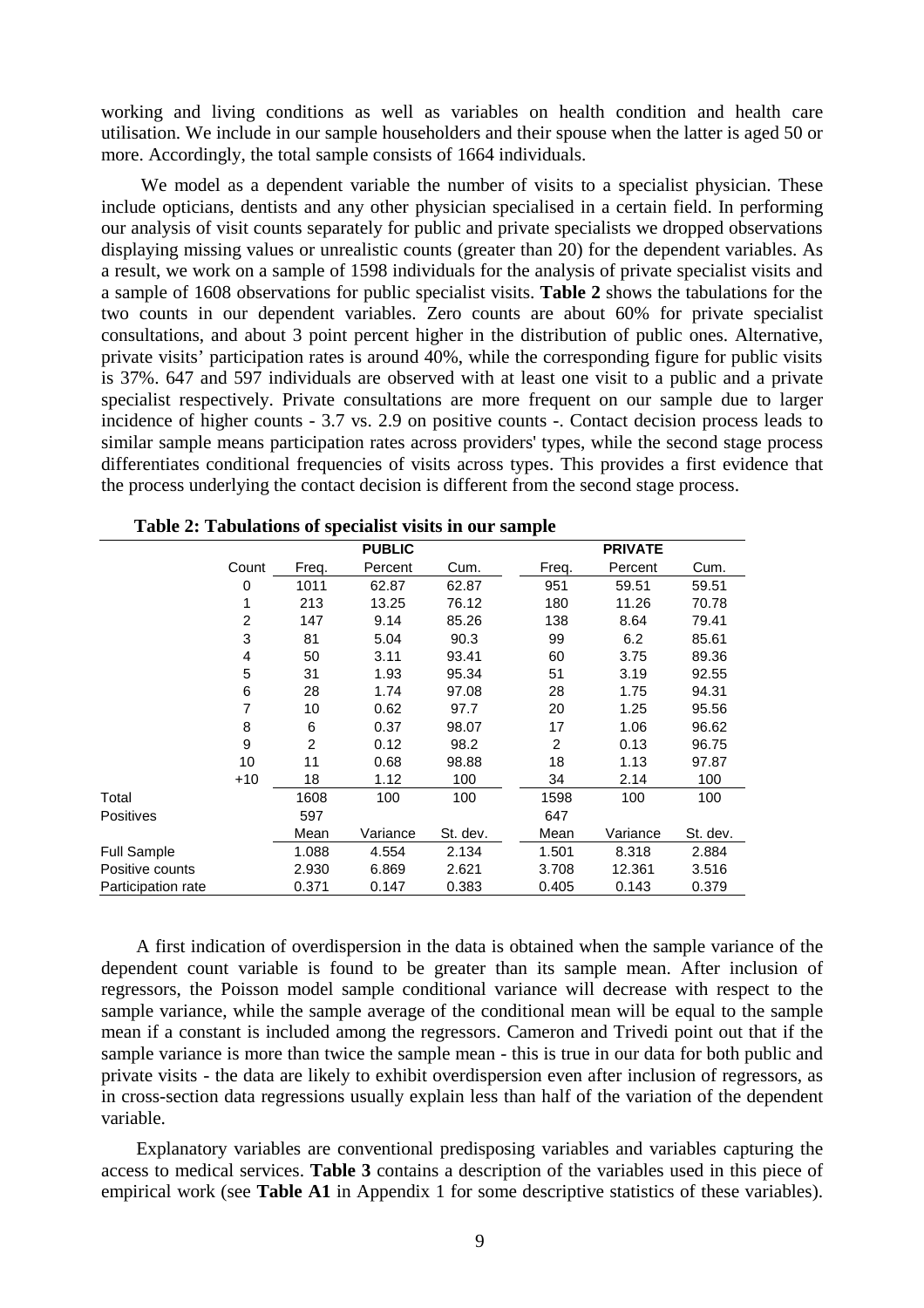We tried to keep our specification as parsimonious as possible, while mimicking similar specification in the literature. In this respect our specification is very close to Deb - Trivedi (1997) and quite similar to Pohlmeier - Ulrich (1995) thus allowing us to make useful comparisons.

It should be noticed that public specialists are paid according to administered prices, while private ones are free to set prices according to competitive pressures coming from close substitutes. This feature would suggest that controlling for out-of-pocket payments would be quite relevant in our case study. SHAW collects information on total amount paid out-of-pocket for the cumulative count of visits, both specialist and generic, in each type of provider. However no-response rate was quite large (23% for public and 17% for private visits). Moreover averaging outlays across multiple visits could severely distort results. We preferred, at this stage, not to use payments information in the modelling exercise.

| Variable                                        | <b>Description</b>                                                                                             |  |  |  |  |  |
|-------------------------------------------------|----------------------------------------------------------------------------------------------------------------|--|--|--|--|--|
| <b>Dependent</b>                                |                                                                                                                |  |  |  |  |  |
| Public specialist visits                        | Number of visits to a public specialist in the year before survey (2000)                                       |  |  |  |  |  |
| Private specialist visits<br><b>Explanatory</b> | Number of visits to a private specialist in the year before survey (2000)                                      |  |  |  |  |  |
| Family income                                   | Monthly family income, net of income taxes and social insurance rates                                          |  |  |  |  |  |
| Education                                       | Number of year of education                                                                                    |  |  |  |  |  |
| Unemployed                                      | $=$ 1 if the person is unemployed                                                                              |  |  |  |  |  |
| Female                                          | $=1$ if the person is female                                                                                   |  |  |  |  |  |
| Single                                          | =1 if the person is unmarried or widow                                                                         |  |  |  |  |  |
| Age                                             | Age in years                                                                                                   |  |  |  |  |  |
| Chronic conditions                              | =1 if the person suffers from chronic conditions                                                               |  |  |  |  |  |
| Physical limitations                            | $=$ 1 if the person has a condition that limits activities of daily life                                       |  |  |  |  |  |
| Poor self-perceived health                      | =1 if self-perceived health is poor                                                                            |  |  |  |  |  |
| Excellent self-perceived health                 | =1 if self-perceived health is excellent                                                                       |  |  |  |  |  |
| Hearing troubles                                | $=$ 1 if the person suffers from hearing troubles                                                              |  |  |  |  |  |
| Eyesight troubles                               | =1 if the person suffers from eye troubles                                                                     |  |  |  |  |  |
| Never smoked                                    | $=$ 1 if the person never smoked in his life                                                                   |  |  |  |  |  |
| Alcohol consumption                             | =1 if the person consumes alcohol regularly                                                                    |  |  |  |  |  |
| Private health insurance                        | =1 if the person is covered by private health insurance                                                        |  |  |  |  |  |
| Central region                                  | $=$ 1 if the person lives in central regions                                                                   |  |  |  |  |  |
| Southern region                                 | $=$ 1 if the person lives in southern regions                                                                  |  |  |  |  |  |
| Public exp. per-capita                          | Public expenditure per capita in the residing Local Health Authority                                           |  |  |  |  |  |
| Availability of private hospitals               | =1 if private hospitals are present in the residing Local Health Authority area                                |  |  |  |  |  |
| Physicians per bed in private                   | Ratio of physician per bed in private hospitals operating in the residing Local<br>Health Authority area       |  |  |  |  |  |
| Physicians per bed in public                    | Ratio of physician per bed in public hospitals operating in the residing Local<br><b>Health Authority area</b> |  |  |  |  |  |
| Physician density                               | Authorised physician per 1000 inhabitants in place of residence                                                |  |  |  |  |  |
| Population                                      | Total population in place of residence (in thousands of inhabitants)                                           |  |  |  |  |  |

## **Table 3: Description of variables**

# **4 RESULTS**

 $\overline{a}$ 

#### *4.1 THE NEGATIVE BINOMIAL ESTIMATES*

We start our empirical analysis by estimating NB models on the number of public and private specialist consultations respectively. The Maximum Likelihood estimation results<sup>10</sup> reported in **Table 4** reveal that the Poisson distribution is indeed rejected by the data, as the "nesting" parameter *f* is found to be significantly different from zero. This confirms the stylised facts on overdispersion of the data emerged by the descriptive analysis.

<sup>&</sup>lt;sup>10</sup> The estimation has been obtained using STATA 7.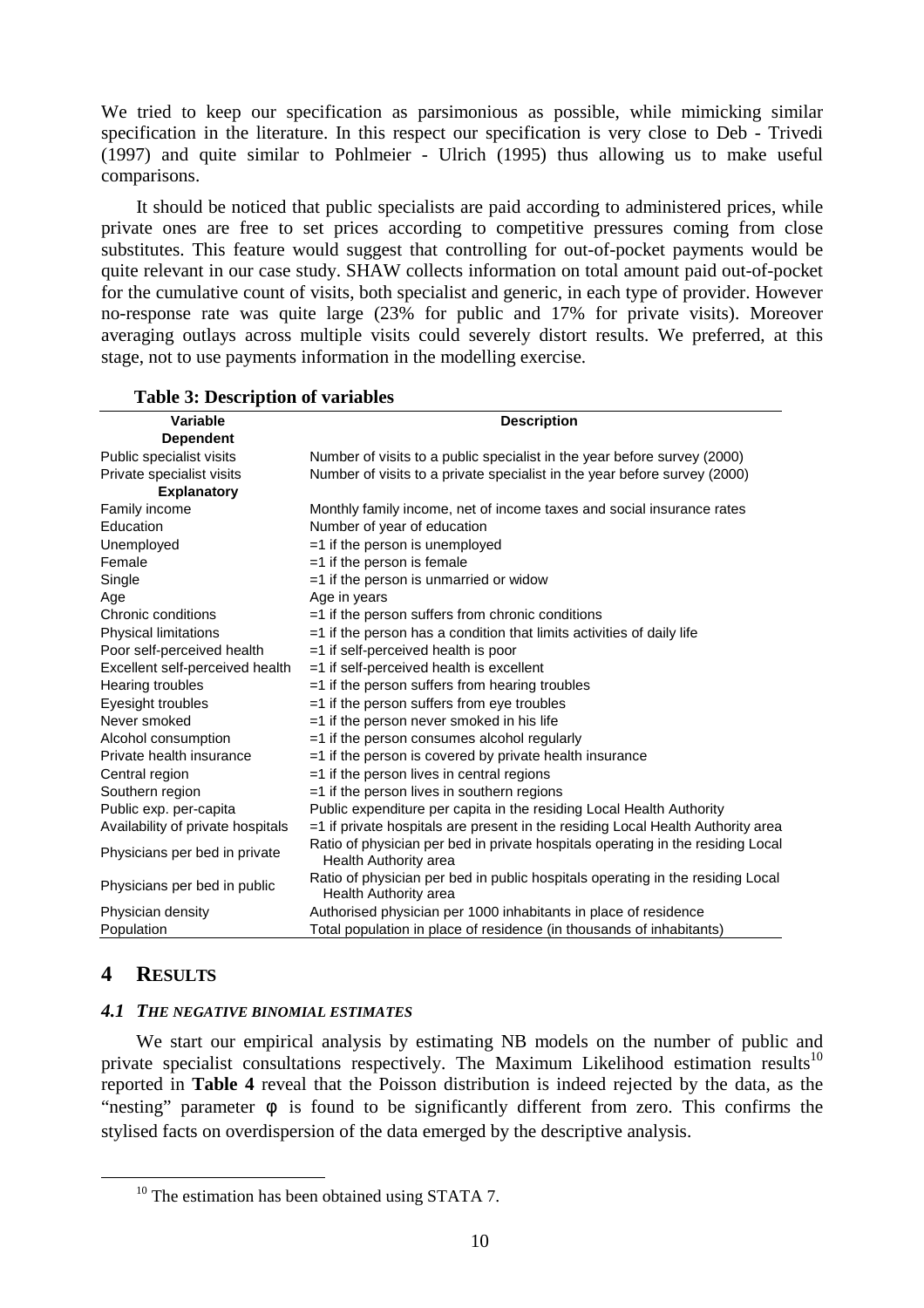The main findings concerning the role of the inserted explanatory variables are the following. Family income appears to be an important determinant of the number of private consultations, with higher income families increasing their utilisation of private services. On the contrary, the demand of public specialist visits is not affected by the family income variable.

The level of schooling has a significant positive impact on both private and public counts. This education effect result agrees with the conventional reason that education makes individuals more informed consumers and signals that more educated people are oriented towards a more frequent use of medical care services.

|                                   | <b>PUBLIC</b> |           |             |         | <b>PRIVATE</b> |           |             |                 |
|-----------------------------------|---------------|-----------|-------------|---------|----------------|-----------|-------------|-----------------|
|                                   | Coef.         | Std. Err. | $\mathsf z$ |         | Coef.          | Std. Err. | $\mathsf z$ |                 |
| Family income                     | $-0.0123$     | 0.0499    | $-0.2500$   |         | 0.1282         | 0.0427    | 3.0000      | $***$           |
| Family income_sq                  | 0.0028        | 0.0021    | 1.3000      |         | $-0.0054$      | 0.0019    | $-2.8700$   | $***$           |
| Education                         | 0.1087        | 0.0361    | 3.0100      | ***     | 0.0851         | 0.0361    | 2.3600      | $***$           |
| Education_sq                      | $-0.0058$     | 0.0020    | $-2.8600$   | ***     | $-0.0016$      | 0.0018    | $-0.9100$   |                 |
| Unemployed                        | 0.2178        | 0.1369    | 1.5900      |         | $-0.0756$      | 0.1254    | $-0.6000$   |                 |
| Female                            | 0.1778        | 0.1074    | 1.6600      | $\star$ | 0.3897         | 0.1073    | 3.6300      | $***$           |
| Single                            | $-0.0270$     | 0.1328    | $-0.2000$   |         | 0.0675         | 0.1229    | 0.5500      |                 |
| Age                               | $-0.0984$     | 0.0695    | $-1.4200$   |         | 0.0707         | 0.0722    | 0.9800      |                 |
| Age_sq                            | 0.0007        | 0.0005    | 1.4300      |         | $-0.0006$      | 0.0006    | $-1.0400$   |                 |
| Chronic conditions                | 0.5299        | 0.1097    | 4.8300      | ***     | 0.3312         | 0.1223    | 2.7100      | $***$           |
| Physical limitations              | 0.4695        | 0.1315    | 3.5700      | ***     | $-0.1615$      | 0.1443    | $-1.1200$   |                 |
| Poor self-perceived health        | 0.1596        | 0.1472    | 1.0800      |         | 0.3649         | 0.1693    | 2.1500      | $***$           |
| Excellent self-perceived health   | $-0.5103$     | 0.1163    | $-4.3900$   | ***     | $-0.0368$      | 0.1255    | $-0.2900$   |                 |
| Hearing troubles                  | 0.2435        | 0.1677    | 1.4500      |         | 0.1115         | 0.2058    | 0.5400      |                 |
| Eyesight troubles                 | 0.2600        | 0.1419    | 1.8300      |         | 0.3506         | 0.1540    | 2.2800      | $^{\star\star}$ |
| Never smoked                      | $-0.2273$     | 0.1069    | $-2.1300$   | $***$   | $-0.3823$      | 0.1038    | $-3.6800$   | ***             |
| Alcohol consumption               | 0.5514        | 0.4578    | 1.2000      |         | $-0.9225$      | 0.4584    | $-2.0100$   | $***$           |
| Private health insurance          | $-0.0258$     | 0.2320    | $-0.1100$   |         | 0.5300         | 0.1954    | 2.7100      | $***$           |
| Central region                    | $-0.4911$     | 0.1505    | $-3.2600$   | ***     | 0.0248         | 0.1507    | 0.1600      |                 |
| Southern region                   | $-0.2974$     | 0.1146    | $-2.5900$   | ***     | 0.0356         | 0.1179    | 0.3000      |                 |
| Public expenditure per-capita     | 0.1411        | 0.1136    | 1.2400      |         | $-0.0184$      | 0.1202    | $-0.1500$   |                 |
| Availability of private hospitals | 0.5966        | 0.1877    | 3.1800      | ***     | $-0.1051$      | 0.1891    | $-0.5600$   |                 |
| Physicians per bed in private     | $-1.8275$     | 0.5158    | $-3.5400$   | $***$   | 0.3111         | 0.5418    | 0.5700      |                 |
| Physicians per bed in public      | $-0.7078$     | 0.6174    | $-1.1500$   |         | $-1.1649$      | 0.5726    | $-2.0300$   | $***$           |
| Physician density                 | 0.1873        | 0.0386    | 4.8500      | $***$   | 0.0526         | 0.0415    | 1.2700      |                 |
| Population/100                    | 0.0444        | 0.0314    | 1.4200      |         | $-0.0185$      | 0.0292    | $-0.6300$   |                 |
| Population/100_sq                 | $-1.9050$     | 1.2610    | $-1.5100$   |         | $-0.1420$      | 1.1800    | $-0.1200$   |                 |
| Constant                          | 1.5368        | 2.3347    | 0.6600      |         | $-2.5140$      | 2.3555    | $-1.0700$   |                 |
| Ln(alpha)                         | 0.7402        | 0.0792    |             |         | 1.0697         | 0.0623    |             |                 |
| Alpha                             | 2.0965        | 0.1660    |             |         | 2.9145         | 0.1815    |             |                 |
| Number of obs.                    | 1608          |           |             |         | 1598           |           |             |                 |
| Wald chi2(27)                     | 310.54        |           |             |         | 157.02         |           |             |                 |
| Prob > chi <sup>2</sup>           | 0.000         |           |             |         | 0.000          |           |             |                 |
| Pseudo $R^2$                      | 0.0556        |           |             |         | 0.0221         |           |             |                 |
| Log likelihood                    | $-2061.76$    |           |             |         | $-2426.88$     |           |             |                 |

#### **Table 4: Estimates of the negative binomial model**

Holding a private health insurance increases the consultations of private specialists. This is a common result in the applied literature which is coherent with fours stories. The first one relates to price elasticities (being double insured allows to access private health care at lower out-of-pocket payments). According to the second explanation, this could also be the effect of an adverse selection process making the frequent health services users to look for supplementary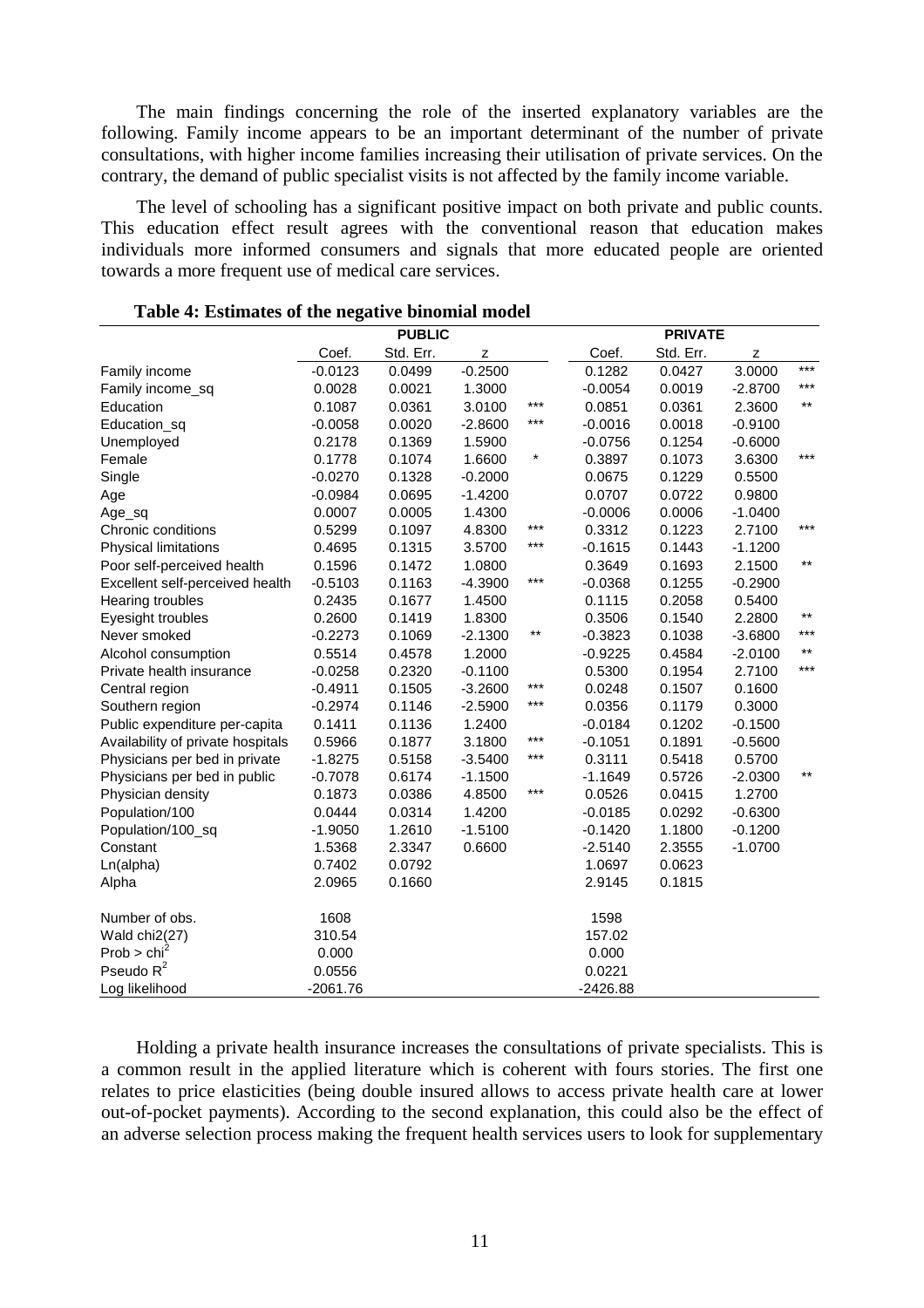coverage and cost reimbursement.<sup>11</sup> A third key of interpretation is represented by moral hazard where incentives by the patient and the physicians for over-treatment align against the insurer. The last possible explanation has to do with supplier induced demand in a wide sense. Pohlmeier - Ulrich (1995) find no evidence of such behaviour as the private insurance dummy is only significant in the firs stage - i.e. contact decision - of their hurdle model.

Turning to the demographic variables, we find that individual's age play no role in both equations. The effect of this variable is usually found to be negative until some age (which varies from 33 to 52 in different studies), and increasing thereafter. We observe coherent coefficient signs in the public visit equation, but these parameters are not enough precisely estimated.<sup>12</sup> Women appear to seek more medical care than men, as usually evidenced in empirical studies. In our context, this is true both for private and public specialist consultations.

The health status measures display the usual empirical link with the degree of utilisation of medical care. This increases when chronic conditions or physical limitations are present, the level of self-perceived health is poor and in presence of eyesight troubles (private visits), and decreases with excellent self-assessed health (public visits). Individuals who never smoked seek less both public and private medical consultations. Customary consumers of super-alcoholic drinks use less private doctor visits.

Regional-specific unobservable factors make public specialists less accessible in central and southern Italy than in northern Italy. This evidence has been already noticed by Van Doorslaer - Koolman - Puffer (2002) for the aggregate utilisation of specialist visits. We show however that it does not hold for the private providers. We could infer that this effect has to do with local government "failures", being private consultation purchased on competitive local markets. The effect of the size of the community of residence, aimed at proxying the opportunity costs of visiting a physician, turns out not to be significant. The variables which proxy the accessibility to the two kind of medical services show the expected sign, with the ratio of physicians per bed in private (public) hospitals exhibiting a negative effect on the number of visits demanded from public (private) physicians. Finally a higher physician density increases the number of public specialists consultations.

#### *4.2 THE HURDLE MODEL ESTIMATES*

 $\overline{a}$ 

The Maximum Likelihood estimation results of the two parts of the model (probit at the first stage, truncated negative binomial at the second one) are contained in **Tables 5** and **6**<sup>13</sup> .

A first look at both tables reveals that the first stage model exhibits a better fit than the second one. Some of the variables which were non significant in the NB specification turned out as being important determinants of the contact decision. It may be tempting to interpret this finding as an evidence in favour of the Grossman model for the explanation of the contact decision. However, as Pohlmeier - Ulrich (1995) point out, household data are better suited to quantify the determinants of the contact decision, while the frequency of use also depends on supply-side factors on which observable information is limited. Also, the number of observations is considerably reduced in the second part of the model. Despite this, there is a number of relevant comments concerning differences between the parameters across the two stages and with the NB model, which does not distinguish between the two parts.

 $11$  Following this interpretation, a problem of endogeneity of the private insurance variable can be envisaged.

 $12$ <sup>12</sup> This result might be due to the substitution of hospital admissions for specialists' visits. We are grateful to Tullio Jappelli for suggesting this interpretation of the age coefficient.

 $13$  In order to implement estimation with the truncated negative binomial distribution we resorted to the STATA ado file provided by Hilbe (1999) on the Stata Technical Bulletin.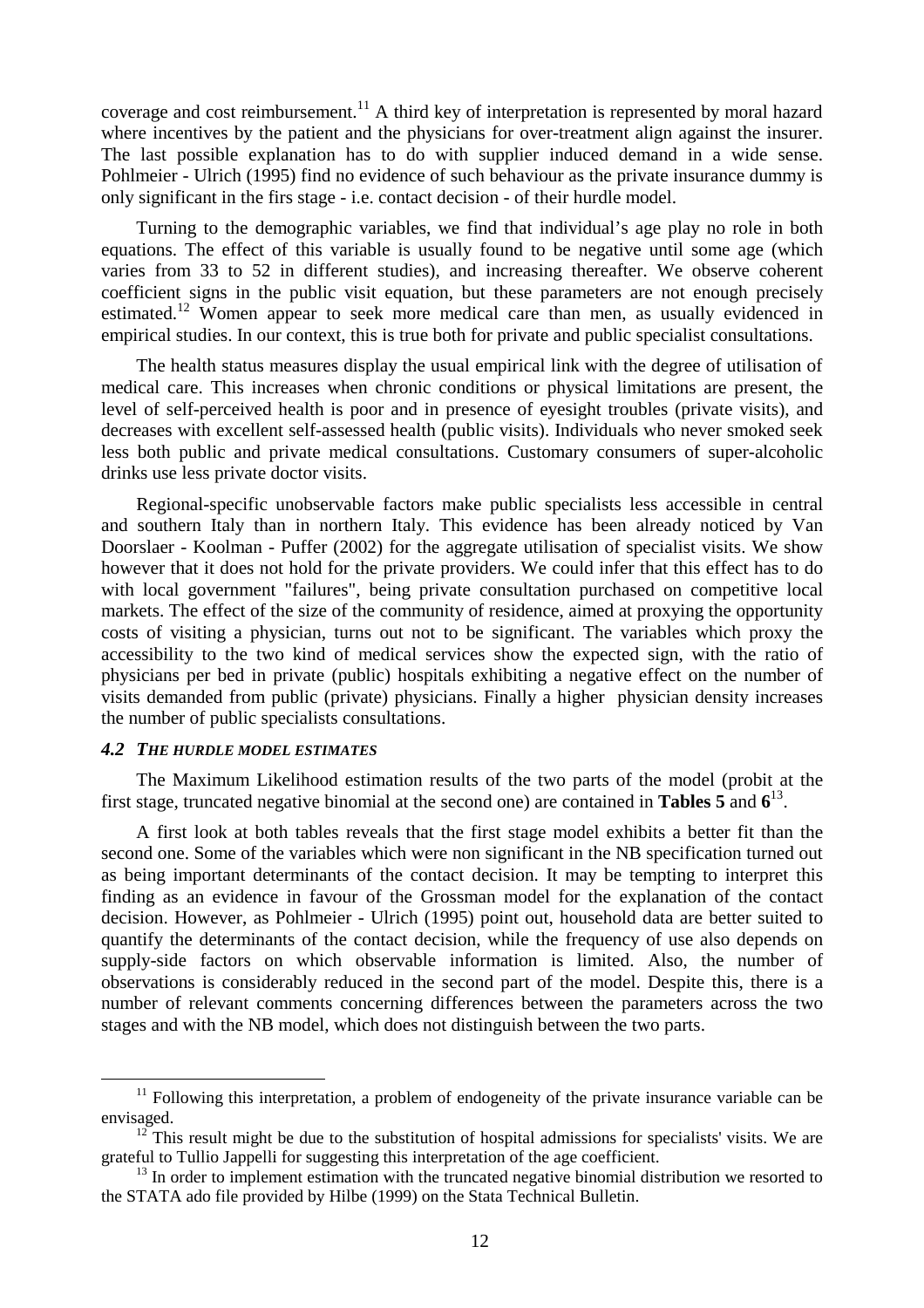The regressors mostly exert on the modelled probability of contacting a public/private specialist a similar effect to what was found in the NB model. To higher family income corresponds higher probability of contacting a private specialist. The income variable is now significant also in determining a less probable contact with a public specialist. This result marks a clear distance between our analysis and that conducted by Jimenez-Martin - Labeaga - Martinez-Granado (2002). According to them the contact decision for specialist visits in Italy is positively, despite decreasingly, affected by income.<sup>14</sup> We show that this holds for private specialists only. We report no significant impact of income on the frequency decision.

Consistently with our previous findings, more educated individual tend to have higher probability of contacting a public physician. It has to be noticed that this set of variables turns out not to be relevant in the second stage model. Pohlmeier and Ulrich (1995) find the same result on both the counts of general practitioner and specialist visits. This means that once the kind of provider is chosen, income and education do not affect the frequency behaviour.

|                                   | <b>PUBLIC</b> |           |           |              | <b>PRIVATE</b> |           |           |         |
|-----------------------------------|---------------|-----------|-----------|--------------|----------------|-----------|-----------|---------|
|                                   | Coef.         | Std. Err. | z         |              | Coef.          | Std. Err. | z         |         |
| Family income                     | $-0.0470$     | 0.0203    | $-2.3100$ | $\star\star$ | 0.0694         | 0.0233    | 2.9800    | $***$   |
| Family income_sq                  | 0.0039        | 0.0013    | 2.9900    | $***$        | $-0.0024$      | 0.0013    | $-1.8800$ | $\star$ |
| Education                         | 0.0407        | 0.0132    | 3.0700    | $***$        | 0.0131         | 0.0147    | 0.8900    |         |
| Education_sq                      | $-0.0021$     | 0.0006    | $-3.2700$ | $***$        | 0.0004         | 0.0008    | 0.4900    |         |
| Unemployed                        | 0.0860        | 0.0464    | 1.8500    | $\star$      | $-0.0643$      | 0.0617    | $-1.0400$ |         |
| Female                            | 0.0546        | 0.0407    | 1.3400    |              | 0.1564         | 0.0474    | 3.3000    | ***     |
| Single                            | $-0.0403$     | 0.0511    | $-0.7900$ |              | 0.0543         | 0.0572    | 0.9500    |         |
| Age                               | $-0.0565$     | 0.0295    | $-1.9200$ | $\star$      | 0.0247         | 0.0293    | 0.8400    |         |
| Age_sq                            | 0.0005        | 0.0002    | 1.9900    | $***$        | $-0.0002$      | 0.0002    | $-0.9200$ |         |
| Chronic conditions                | 0.2242        | 0.0579    | 3.8700    | $***$        | 0.1517         | 0.0556    | 2.7300    | $***$   |
| Physical limitations              | 0.2343        | 0.0871    | 2.6900    | $***$        | $-0.0049$      | 0.0733    | $-0.0700$ |         |
| Poor self-perceived health        | 0.0220        | 0.0987    | 0.2200    |              | 0.0553         | 0.0867    | 0.6400    |         |
| Excellent self-perceived health   | $-0.1796$     | 0.0530    | $-3.3900$ | $***$        | $-0.0287$      | 0.0523    | $-0.5500$ |         |
| Hearing troubles                  | 0.0157        | 0.1040    | 0.1500    |              | 0.1131         | 0.0958    | 1.1800    |         |
| Eyesight troubles                 | 0.0713        | 0.0777    | 0.9200    |              | 0.1698         | 0.0826    | 2.0600    | $***$   |
| Never smoked                      | $-0.0702$     | 0.0396    | $-1.7800$ | $\ast$       | $-0.1160$      | 0.0472    | $-2.4600$ | $***$   |
| Alcohol consumption               | $-0.0484$     | 0.1434    | $-0.3400$ |              | $-0.2508$      | 0.1402    | $-1.7900$ | $\star$ |
| Private health insurance          | $-0.0833$     | 0.0728    | $-1.1400$ |              | 0.1759         | 0.1234    | 1.4300    |         |
| Central region                    | $-0.1852$     | 0.0538    | $-3.4400$ | ***          | $-0.0542$      | 0.0629    | $-0.8600$ |         |
| Southern region                   | $-0.1519$     | 0.0490    | $-3.1000$ | $***$        | $-0.0422$      | 0.0542    | $-0.7800$ |         |
| Public expenditure per-capita     | 0.1323        | 0.0569    | 2.3200    | $***$        | $-0.0530$      | 0.0574    | $-0.9200$ |         |
| Availability of private hospitals | 0.3367        | 0.0778    | 4.3300    | $***$        | $-0.0817$      | 0.0818    | $-1.0000$ |         |
| Physicians per bed in private     | $-0.9976$     | 0.2178    | $-4.5800$ | $***$        | 0.1428         | 0.2407    | 0.5900    |         |
| Physicians per bed in public      | $-0.4148$     | 0.2307    | $-1.8000$ | $\star$      | 0.0442         | 0.2626    | 0.1700    |         |
| Physician density                 | 0.0747        | 0.0194    | 3.8500    | $***$        | 0.0301         | 0.0194    | 1.5500    |         |
| Population/100                    | 0.0310        | 0.0136    | 2.2900    | $***$        | $-0.0060$      | 0.0145    | $-0.4200$ |         |
| Population/100_sq                 | $-1.3310$     | 0.5220    | $-2.5500$ | $***$        | $-0.2880$      | 0.5510    | $-0.5200$ |         |
| Constant                          | 1.6293        | 0.9528    | 1.7100    | $\star$      | $-0.5659$      | 0.9744    | $-0.5800$ |         |
| Number of obs                     | 1608          |           |           |              | 1598           |           |           |         |
| Wald chi2(27)                     | 229.62        |           |           |              | 112.12         |           |           |         |
| Prob > chi <sup>2</sup>           | 0.000         |           |           |              | 0.000          |           |           |         |
| Pseudo $R^2$                      | 0.0305        |           |           |              | 0.015          |           |           |         |
| Log likelihood                    | $-1435.06$    |           |           |              | $-1422.85$     |           |           |         |

**Table 5: Estimates of the double hurdle model: first stage**

 $\overline{a}$ 

<sup>&</sup>lt;sup>14</sup> Within a different framework Van Doorslaer - Koolman - Puffer (2002) reach a similar conclusion.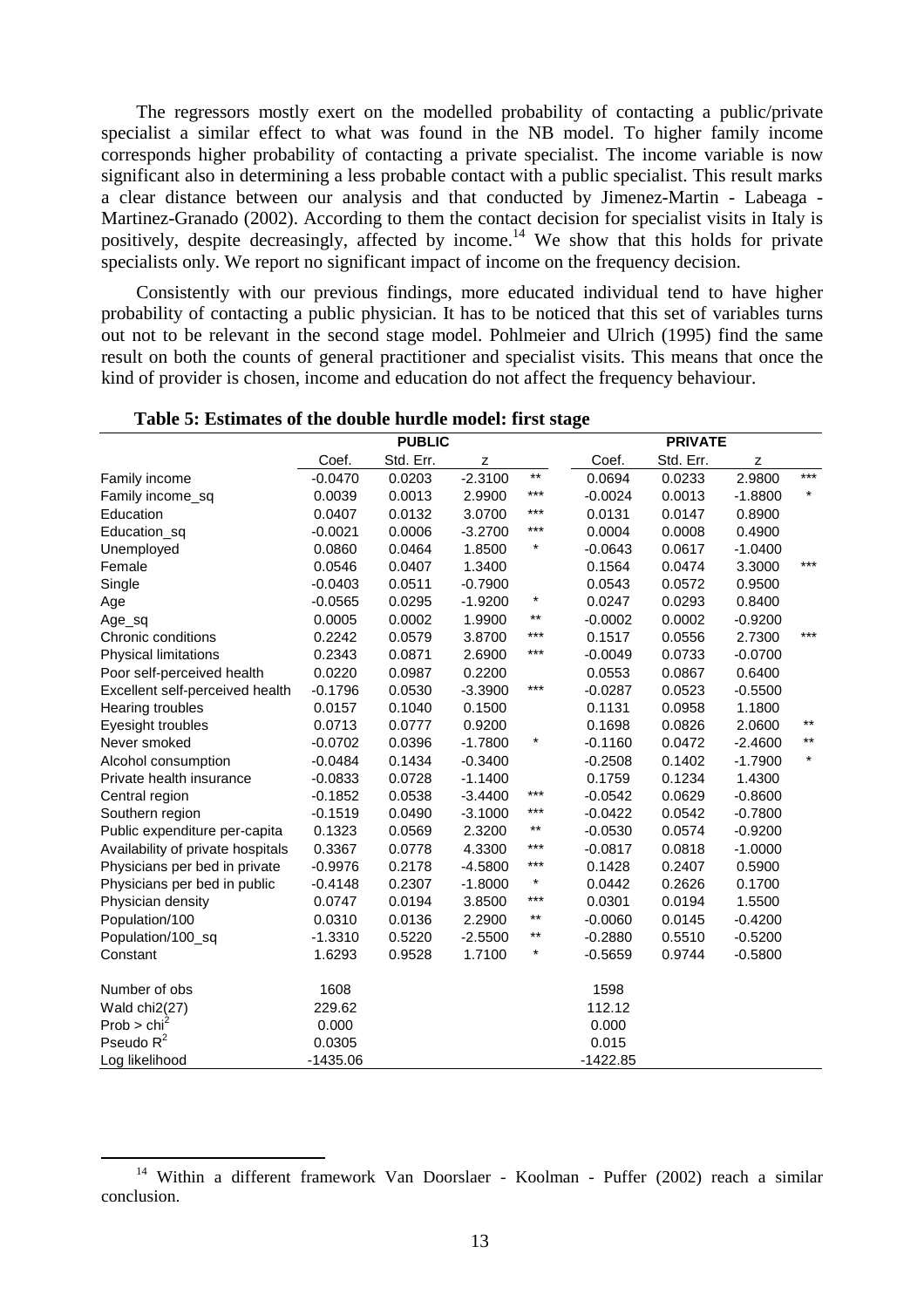Age has significant negative, despite decreasing, impact on the propensity to contact a public specialist. Age, however, does not seem to affect the frequency decision. This result was concealed in the NB model specification. Women do not show to contact and to visit more frequently public specialists. On the contrary the female dummy have a significant impact on both steps for private consultations. Health status variables tend to play a major role in the contact decision and for the public specialists. According to our evidence it seems that, once a patient choose a private specialist, the frequency of visits does not depend on his health.

Differently from the NB model, the size of the community of residence positively affects the decision of contacting a public specialist: individuals living in a bigger town reveal to face a lower opportunity cost of contacting a public specialist. On the same line of reasoning, regional effects, which, according to the NB model, proved to be relevant for the public consultations, not for the private, show to be mainly relevant for the contact decision and less so for the frequency decision. These two results might reflect government inefficiencies, compared to the performance of competitive markets for private consultations, in providing equal access to specialist visits.

|                                               |            | <b>PUBLIC</b> |           |         |            | <b>PRIVATE</b> |             |       |
|-----------------------------------------------|------------|---------------|-----------|---------|------------|----------------|-------------|-------|
|                                               | Coef.      | Std. Err.     | Z         |         | Coef.      | Std. Err.      | $\mathsf z$ |       |
| Family income                                 | 0.0742     | 0.0536        | 1.3800    |         | 0.0168     | 0.0480         | 0.3500      |       |
| Family income_sq                              | $-0.0036$  | 0.0026        | $-1.3900$ |         | $-0.0012$  | 0.0023         | $-0.5300$   |       |
| Education                                     | 0.0375     | 0.0425        | 0.8800    |         | 0.0499     | 0.0406         | 1.2300      |       |
| Education_sq                                  | $-0.0017$  | 0.0024        | $-0.7300$ |         | $-0.0009$  | 0.0020         | $-0.4600$   |       |
| Unemployed                                    | $-0.0250$  | 0.1672        | $-0.1500$ |         | $-0.0245$  | 0.1337         | $-0.1800$   |       |
| Female                                        | 0.0660     | 0.1294        | 0.5100    |         | 0.2286     | 0.1137         | 2.0100      | $***$ |
| Single                                        | $-0.0445$  | 0.1453        | $-0.3100$ |         | $-0.0741$  | 0.1362         | $-0.5400$   |       |
| Age                                           | $-0.0235$  | 0.0788        | $-0.3000$ |         | 0.0153     | 0.0821         | 0.1900      |       |
| Age_sq                                        | 0.0001     | 0.0006        | 0.2100    |         | $-0.0001$  | 0.0006         | $-0.2300$   |       |
| Chronic conditions                            | 0.2675     | 0.1201        | 2.2300    | $***$   | 0.0938     | 0.1236         | 0.7600      |       |
| Physical limitations                          | 0.2945     | 0.1398        | 2.1100    | $***$   | $-0.1508$  | 0.1565         | $-0.9600$   |       |
| Poor self-perceived health                    | 0.2770     | 0.1539        | 1.8000    | $\ast$  | 0.2568     | 0.1772         | 1.4500      |       |
| Excellent self-perceived health               | $-0.2815$  | 0.1366        | $-2.0600$ | $***$   | 0.0285     | 0.1268         | 0.2200      |       |
| Hearing troubles                              | 0.3027     | 0.1914        | 1.5800    |         | $-0.0212$  | 0.2114         | $-0.1000$   |       |
| Eyesight troubles                             | 0.2555     | 0.1479        | 1.7300    | $\star$ | 0.1946     | 0.1589         | 1.2200      |       |
| Never smoked                                  | $-0.0807$  | 0.1223        | $-0.6600$ |         | $-0.2694$  | 0.1109         | $-2.4300$   | $***$ |
| Alcohol consumption                           | 0.8001     | 0.4373        | 1.8300    | $\star$ | $-0.4247$  | 0.5754         | $-0.7400$   |       |
| Private health insurance                      | 0.2474     | 0.2630        | 0.9400    |         | 0.4172     | 0.1989         | 2.1000      | $***$ |
| Central region                                | $-0.3341$  | 0.1653        | $-2.0200$ | $***$   | 0.1029     | 0.1492         | 0.6900      |       |
| Southern region                               | $-0.0157$  | 0.1297        | $-0.1200$ |         | 0.1288     | 0.1292         | 1.0000      |       |
| Public expenditure per-capita                 | $-0.0796$  | 0.1284        | $-0.6200$ |         | $-0.0063$  | 0.1387         | $-0.0500$   |       |
| Availability of private hospitals             | 0.3633     | 0.1964        | 1.8500    | $\ast$  | $-0.0157$  | 0.1943         | $-0.0800$   |       |
| Physicians per bed in private                 | $-0.7005$  | 0.5892        | $-1.1900$ |         | 0.2921     | 0.5824         | 0.5000      |       |
| Physicians per bed in public                  | $-0.4842$  | 0.6547        | $-0.7400$ |         | $-2.1332$  | 0.6224         | $-3.4300$   | ***   |
| Physician density                             | 0.1056     | 0.0414        | 2.5500    | $***$   | 0.0394     | 0.0432         | 0.9100      |       |
| Population/100                                | 0.0029     | 0.0329        | 0.0900    |         | $-0.0042$  | 0.0342         | $-0.1200$   |       |
| Population/100_sq                             | $-0.0818$  | 1.3280        | $-0.0600$ |         | 0.5180     | 1.3700         | 0.3800      |       |
| Constant                                      | 0.7328     | 2.6225        | 0.2800    |         | 0.6960     | 2.6495         | 0.2600      |       |
| Constant                                      | $-0.1894$  | 0.2006        | $-0.9400$ |         | 0.0281     | 0.1652         | 0.1700      |       |
| Alpha                                         | 0.8275     |               |           |         | 1.0285     |                |             |       |
| LR test against Poisson, chi <sup>2</sup> (1) | 349.647    |               |           |         | 586.659    |                |             |       |
| Number of obs                                 | 597        |               |           |         | 647        |                |             |       |
| Model $\text{chi}^2(27)$                      | 89.03      |               |           |         | 56.04      |                |             |       |
| Prob > chi <sup>2</sup>                       | 0.000      |               |           |         | 0.0009     |                |             |       |
| Pseudo R <sup>2</sup>                         | 0.0397     |               |           |         | 0.0201     |                |             |       |
| Log Likelihood                                | -1075.4595 |               |           |         | -1368.0918 |                |             |       |

**Table 6: Estimates of the double hurdle model: second stage**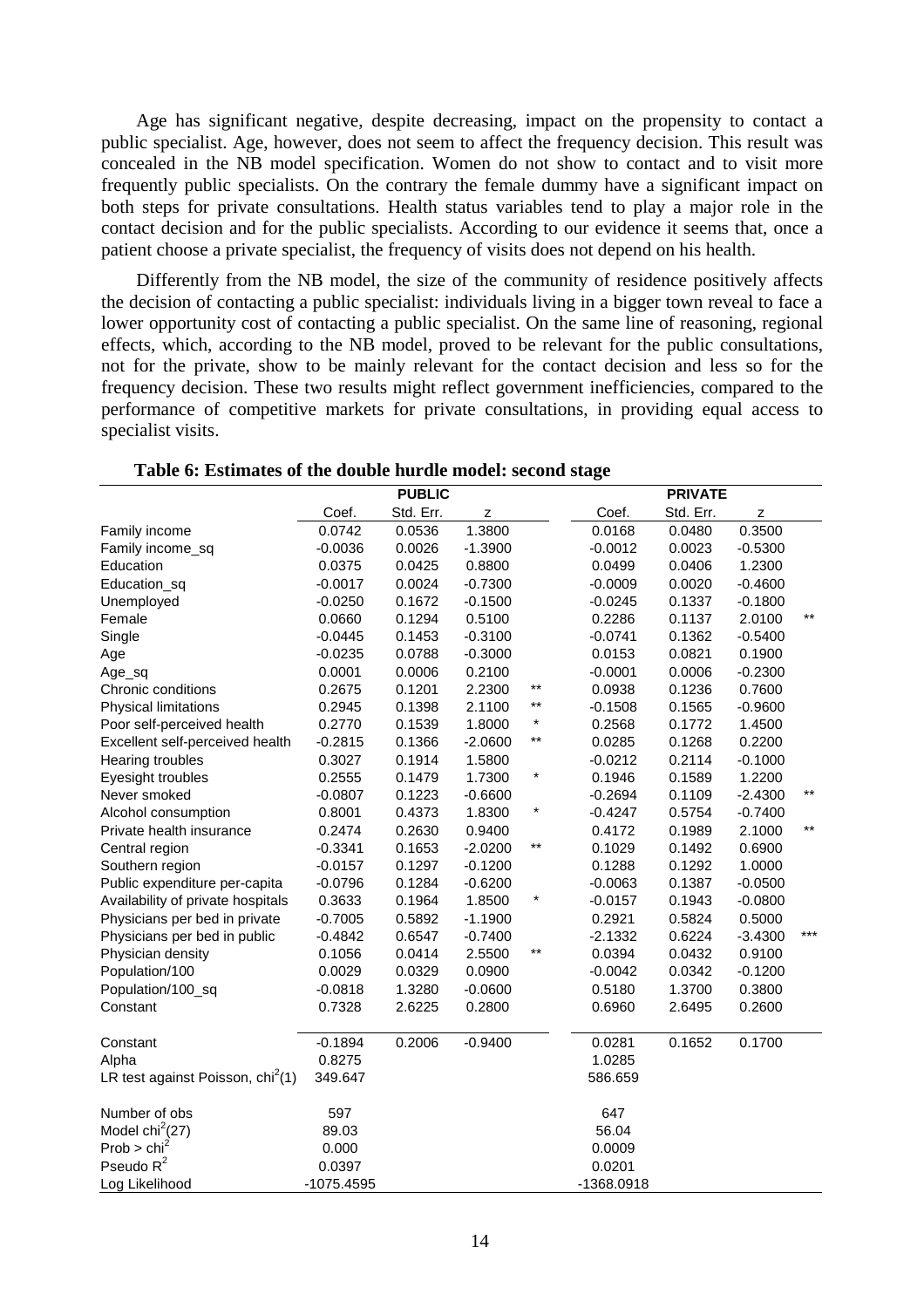It is interesting to remark the impact of holding a private health insurance. This has no importance in the contact of either kind of specialists, but positively affects the frequency of private specialist visits. Following a line of reasoning suggested by Pohlmeier - Ulrich (1995) this last evidence is plausibly due to a supplier induced demand effect since only the frequency equation describes the outcome of the joint decisions of the physician and the patient, while the contact equation reflect patients' decisions only.

Coming to the supply-side variables, their coefficients display different significance and magnitude in the two stages, as the hurdle model allows to disentangle their effect on the contact decision and the number of visits respectively. Public per-capita expenditure affects positively the decision to contact a public specialist, but not the number of referrals. The second measure of accessibility, represented by the number of doctors per bed in public hospitals is significant in the second part of the model and negatively related to the number of visits provided by private specialists. A higher physician density increases both the contact and frequency of use of public specialists.

# **5 DISCUSSION AND CONCLUSIONS**

Since 1992 larger shares of expenditure for physician services in Italy are financed out-ofpocket. This is a result of two reinforcing dynamics: first, access to public providers are increasingly subject to significant co-payments (tickets); second, individuals increasingly rely on private professionals. These evolving patterns motivate our interest for a microeconometric analysis of the demand for physician services in Italy.

Existing econometric models perform aggregate demand analysis, i.e. model the overall counts of physician visits or specialist visits consumed by individuals as explained by covariates like income, out-of-pocket payments, coinsurance rates, health conditions. In case patients, within an health-care delivery system like the Italian, could receive the same service by two different classes of providers, say public vs. private, major problems of interpretation arise in performing aggregate demand estimation.

We used the new Italian Survey on Health Ageing and Wealth (SHAW) to analyse physician services utilisation explicitly acknowledging the existence of two different classes of providers: public and private. We considered visits by a specialist physician as the measure of individual services utilisation. Our aim was to evaluate the determinants of individual utilisation for both classes of providers. The econometric evidence we found confirmed that the private and public counts are driven by different processes. Therefore, examining the two services separately allowed us to make some inference and to gain some hints on the specific determinants for each class of providers.

Generally speaking, our analysis confirmed that the kind of observational data on visits counts typically used in the literature are better suited to quantify the determinants of the contact decision, while the frequency of use also depends on supply-side factors on which observable information is limited. It is rash to say that this evidence is in favour of a Grossman-like explanation of the demand for health care services. Actually, it is hard to believe that physicians play no role in determining visits counts. However, in the health economics literature, it is common to notice that individual conditions generally play a major role in explaining behavioural and medical outcome variation [see Silber - Rosenbaum - Ross (1995)].

According to our results age does not play any strong role in determining the utilisation of medical consultations. We only found a very small negative effect on the decision to contact a public physician. Putting this result on a policy perspective we might be tempted to observe that ageing does not seem to be a major problem for the public financing of such expenditures.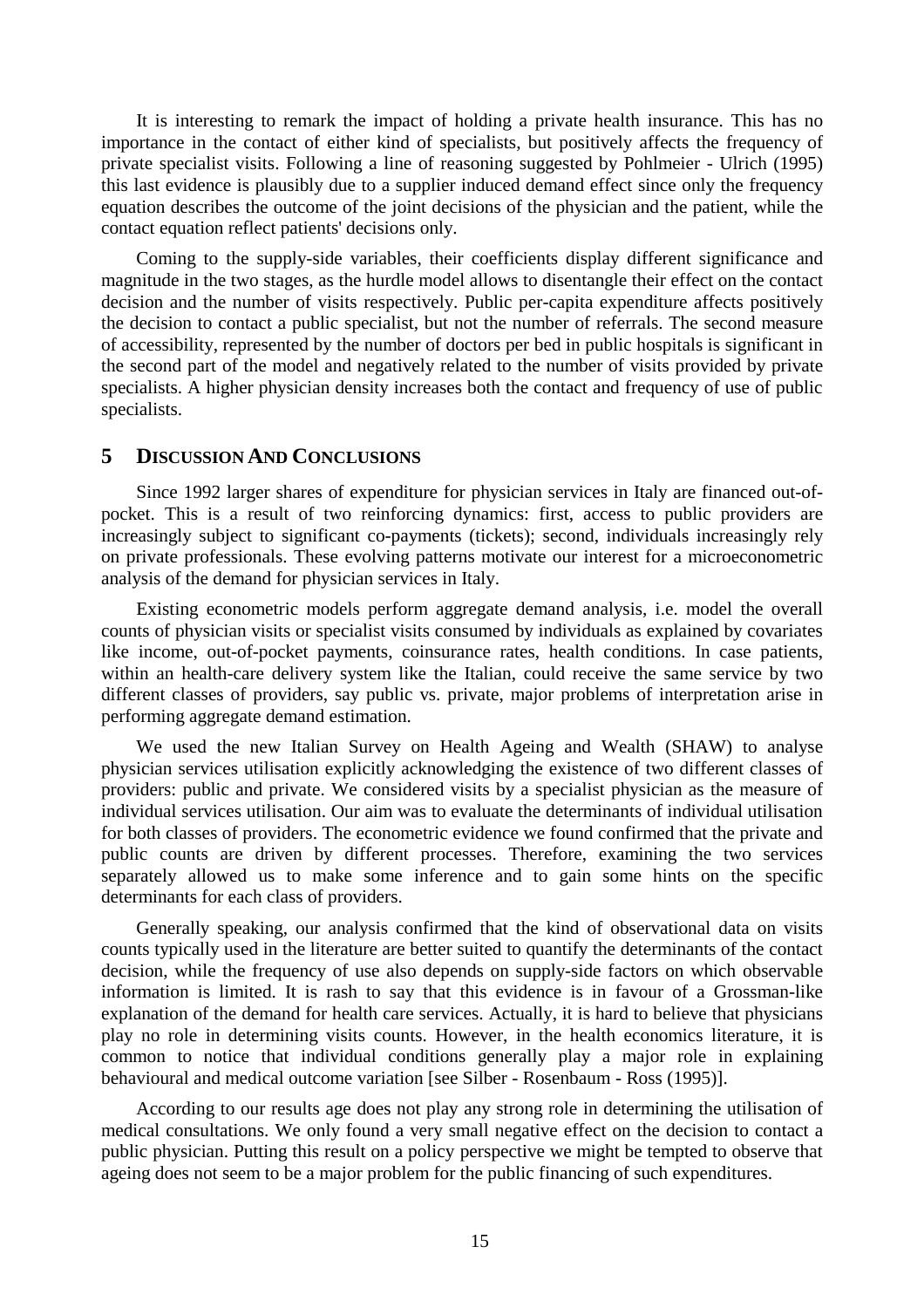We also found that holding a private health insurance has no importance in determining the contact of either kind of specialists, but positively affects the frequency of private specialist visits. We interpreted this last evidence as due to a supplier induced demand effect. A deeper analysis of such an effect is needed than the one we conducted here. We believe that this will be a major issue in the next future, given the foreseeable reduction of public direct provision of specialist consultations and the enlargement of the doubly-insured segment of the population. A predictable effect is an increasing tendency towards the integration of insurance companies and medical providers aimed at reducing ex-post moral hazard behaviour of physicians.

Coming to the equity of access issue our separate analysis for public and private specialists proved to be quite fruitful. Van Doorslaer - Koolman - Puffer (2002) show that looking at aggregate demand for medical services might conceal redistributing effects in the constituent components of this demand, namely GPs and specialists, as far as one may offset the other. In their context they show that, in Italy, GPs access is slightly pro-poor, while access to specialist is clearly pro-rich. Our analysis extends this results to the constituent part of the demand for specialist visits. Namely we find that being richer increases the propensity to contact a private specialist and consistently decreases the propensity to contact a public specialist. It is common to retain that private specialist are of higher quality. Therefore we conclude that in the Italian national health service access to better specialist consultation is pro-rich, with public provision mainly guaranteeing access to specialists consultation for the poorer. Moreover we found some indirect evidence of government failures to guarantee equal access opportunity to medical consultation across the country. Central and southern regions seem to suffer some rationing compared to the northern regions. We found no evidence of this differential effect for private consultation. Incidentally it must be noticed the doubly-insured segment of the population is mainly concentrated in the northern regions.

From the analysis performed in this paper we received a strong indication of the importance of modelling the two counts, corresponding to private and public specialist visits, as driven by different processes. Next step in this direction consists in considering the two processes as jointly dependent, describing their interrelation in an analogous way as the seemingly unrelated regression model. The resulting bivariate framework is indeed the appropriate one to take into account and evaluate substitution/complementarity relationships which are likely to exists between the two classes of providers.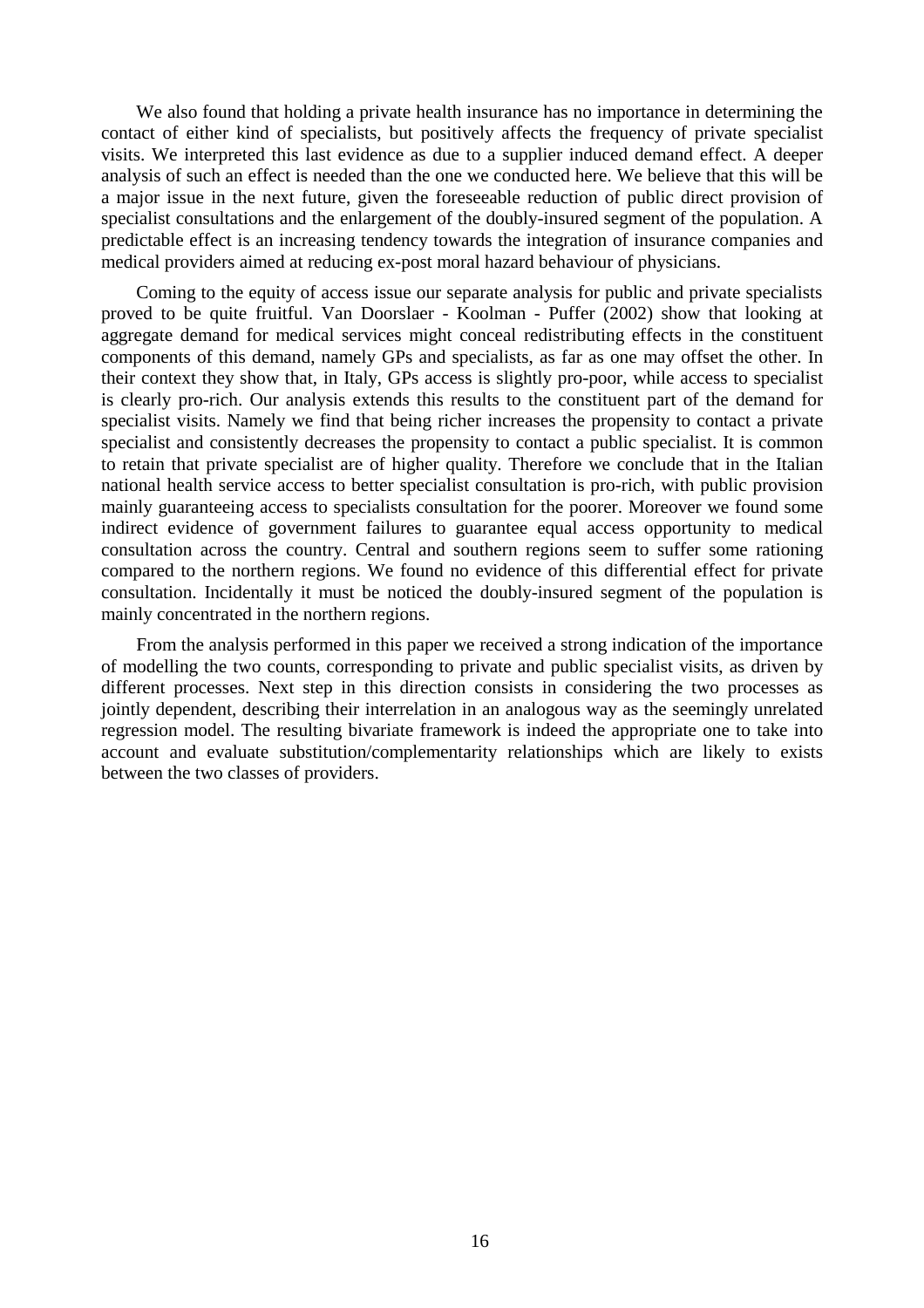# **6 REFERENCES**

- Brugiavini A. Jappelli T. Weber G. (2002), "The Survey of Health, Aging and Wealth", *CSEF Working Paper* n° 86, Università di Salerno.
- Cameron A.C. Trivedi P.K. (1998), *Regression Analysis of Count Data*, Cambridge University Press, Cambridge.
- Cameron A.C. Trivedi P.K. Milne F. Piggott J. (1988), "A microeconometric model of the demand for health care and health insurance in Australia", *Review of Economic Studies*, vol. 55, pp. 85- 106.
- Cromwell J. Mitchell J. (1986), "Physician-induced demand for surgery", *Journal of Health Economics*, vol. 5, pp. 293-313.
- Cutler D.M. Sheiner L. (1998), "Demographics and medical care spending: standard and non-standard effects", *NBER Working Paper* n° 6866.
- Deb P. Trivedi P. (1997), "Demand for medical care by the elderly: a finite mixture approach", *Journal of Applied Econometrics*, vol. 12, pp. 313-336.
- Deb P. Trivedi P. (2002), "The structure of demand for health care: latent class versus two-part models", *Journal of Health Economics*, vol. 21, pp. 601-625.
- Duan N. Manning W.G. Morris C.N. Newhouse J.P. (1983), "A comparison of alternative models for the demand for medical care", *Journal of Business and Economic Statistics*, vol. 2, pp. 115-126.
- Fuchs V. (1978), "The supply of surgeons and the demand for operations", *Journal of Human Resources*, vol. 13, pp. 35-56.
- Grossman M. (1982), "The demand for health after a decade", *Journal of Health Economics*, vol. 1, pp. 1-3.
- Gruber J. Owings M. (1996), "Physician financial incentives and cesarean section", *Rand Journal of Economics*, vol. 27, 99-123.
- Ehrlich I. Chuma H. (1990), "A model of the demand for longevity and the value of life extension", *Journal of Political Economy*, vol. 98, pp. 761-782.
- Hilbe J. (1999), "Zero-truncated Poisson and negative binomial regression", *Stata Technical Bulletin*, vol. 1/99, pp.37-40; Reprints Vol 8, pp.233-236.
- Jimenez-Martin S. Labeaga J.M. Martinez-Granado M. (2002), "Latent class versus two-part models in the demend for physician serveces across the European Union", *Health Economics*, vol. 11, pp. 301-321.
- Manning et al. (1981), "A two-part model of the demand for medical care: preliminary study from the health insurance study", in *Health, Economics, and Health Economics* ed. by Sheffler R.M. - Rossiter, L.F., Amsterdam, North-Holland, pp. 103-123.
- McGuire T.G. Pauly M.V. (1991), "Physician response to fee changes with multiple payers", *Journal of Health Economics*, vol. 10, pp. 385-410.
- Mullahy J. (1986), "Specification and testing of some modified count data models", *Journal of Econometrics*, vol. 33, pp. 341-365.
- Newhouse and The Insurance Experiment Study Group (1993), *Free for All? Lessons from the RAND Health Insurance Expenditure*, Cambridge, Harvard University Press.
- Pohlmeier W. Ulrich V. (1995), "An econometric model of the two-part decisionmaking process in the demand for health care", *Journal of Human Resources*, vol. 30, pp. 339-61.
- Santos Silva J.M.C. Windmeijer F. (2001), "Two-part multiple spell models for health care demand", *Journal of Econometrics*, vol. 104, pp. 67-89.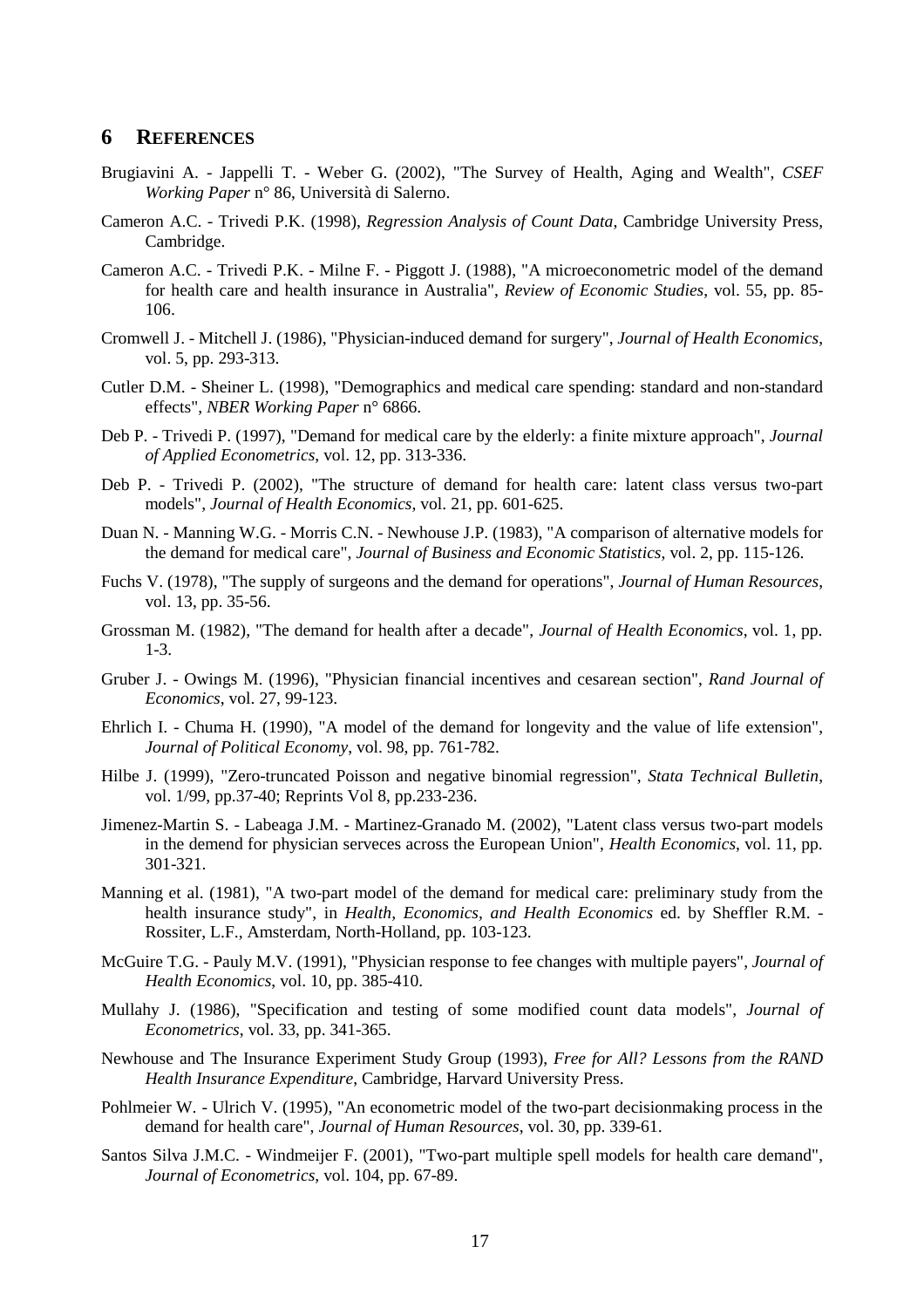- Silber J.H. Rosenbaum P.R. Ross R.N. (1995), "Comparing the contributions of groups of predictors: which outcomes vary with hospital rather than patients characteristics?", *Journal of the American Statistical Association*, vol. 90, pp. 7-18.
- Stoddart G.L. Barer M.L. (1981), "Analyses of the demand and utilization through episodes of medical care", in *Health, Economics and Health Economics*, ed. by, van der Gaag J. -Perelman M., Amsterdam, North-Holland.
- Van Doorslaer E. Koolman X . Puffer F. (2002), "Equity in the use of physician visits in OECD countries: has equal treatment for equal need been achieved?", in *Measuring Up: Improving health systems performance in OECD countries*, OECD, Paris, France.
- Vera Hernandez A.M. (1999), "Duplicate coverage and demand for health care. the case of catalonia", *Health Economics*, vol. 8, pp. 579-98.
- Wagstaff A. (1986), "The demand for health Some new empirical evidence", *Journal of Health Economics*, vol. 5, pp. 195-233.
- Windmeijer F. Santos Silva J.M.C. (1997), "Endogeneity in count data models: an application to demand for health care", *Journal of Applied Econometrics*, vol. 12, pp. 281-94.
- Yip W.-C. (1998), "Physician response to medicare fee reductions: changes in the volume of Coronary Artery Bypass Graft (CABG) surgeries in the Medicare and private sectors", *Journal of Health Economics*, vol. 17, pp. 675-99.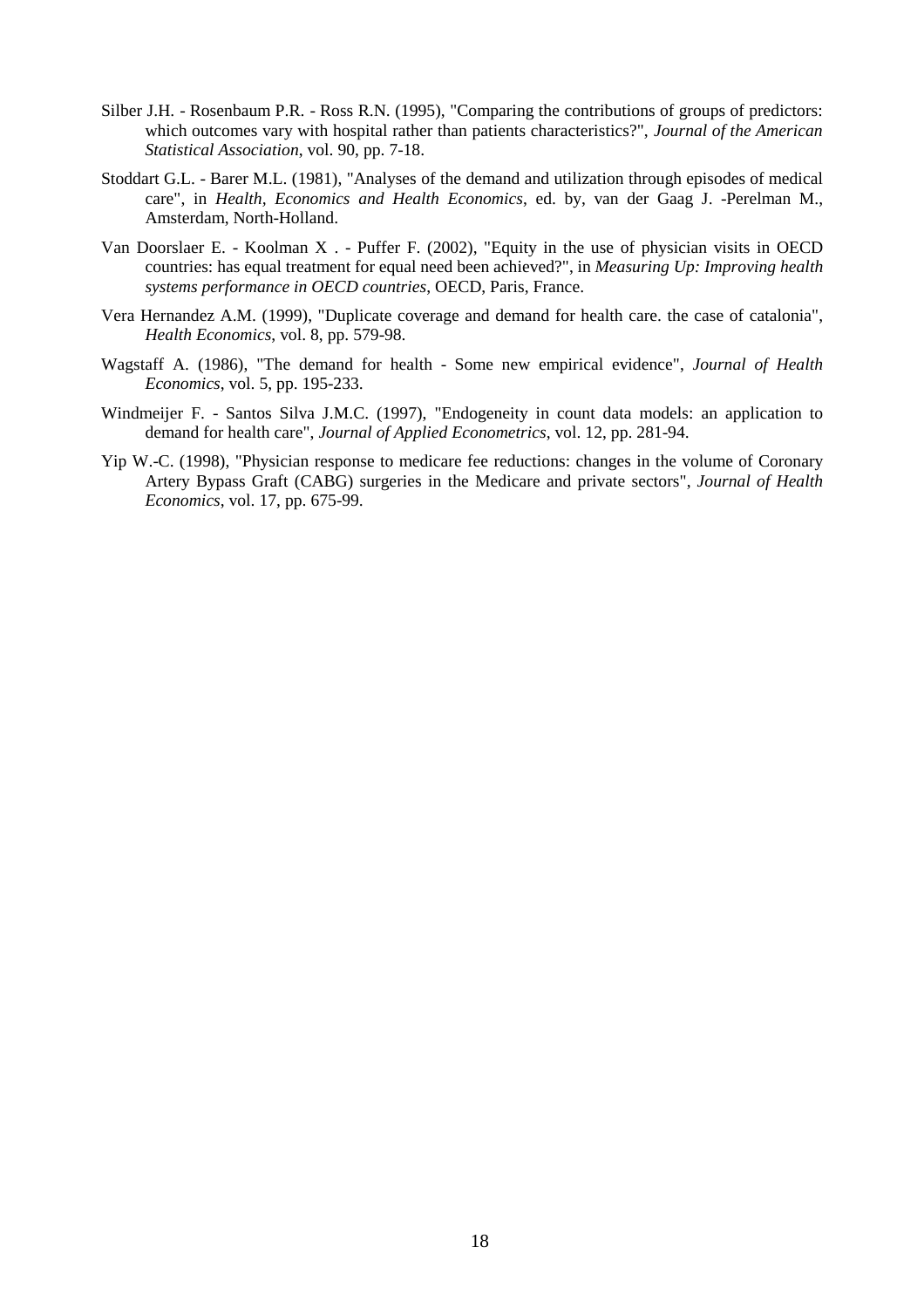# **APPENDIX 1**

| Variable                          | Mean     | Std. Dev. | Min      | Max      |
|-----------------------------------|----------|-----------|----------|----------|
| Family income                     | 3.260    | 2.426     | 0.300    | 25       |
| Family income_sq                  | 16.511   | 41.272    | 0.09     | 625      |
| Education                         | 7.662    | 4.578     | 0        | 21       |
| Education_sq                      | 79.647   | 87.006    | 0        | 441      |
| Unemployed                        | 0.753    | 0.431     | 0        | 1        |
| Female                            | 0.533    | 0.499     | 0        | 1        |
| Single                            | 0.195    | 0.397     | 0        | 1        |
| Age                               | 63.108   | 9.010     | 50       | 92       |
| Age sq                            | 4063.768 | 1181.410  | 2500     | 8464     |
| Chronic conditions                | 0.338    | 0.473     | 0        | 1        |
| Physical limitations              | 0.186    | 0.389     | 0        |          |
| Poor self-perceived health        | 0.138    | 0.345     | 0        | 1        |
| Excellent self-perceived health   | 0.598    | 0.490     | 0        |          |
| Hearing troubles                  | 0.057    | 0.232     | 0        |          |
| Eyesight troubles                 | 0.111    | 0.314     | 0        |          |
| Never smoked                      | 0.594    | 0.491     | 0        |          |
| Alcohol consumption               | 0.014    | 0.117     | 0        | 1        |
| Private health insurance          | 0.049    | 0.217     | 0        |          |
| Central region                    | 0.209    | 0.407     | 0        | 1        |
| Southern region                   | 0.362    | 0.481     | 0        |          |
| Public exp. per-capita            | 1.932    | 0.421     | 0.922    | 3.377    |
| Availability of private hospitals | 0.826    | 0.379     | 0        | 1        |
| Physicians per bed in private     | 0.209    | 0.132     | $\Omega$ | 0.494    |
| Physicians per bed in public      | 0.429    | 0.102     | 0.182    | 0.649    |
| Physician density                 | 5.624    | 1.377     | 3.513    | 8.782    |
| Population                        | 240.978  | 592.576   | 0.337    | 2653.245 |
| Population sq                     | 409.005  | 1482.840  | 0.000    | 7039.709 |

# **Table A1: Descriptive statistics for the regressors**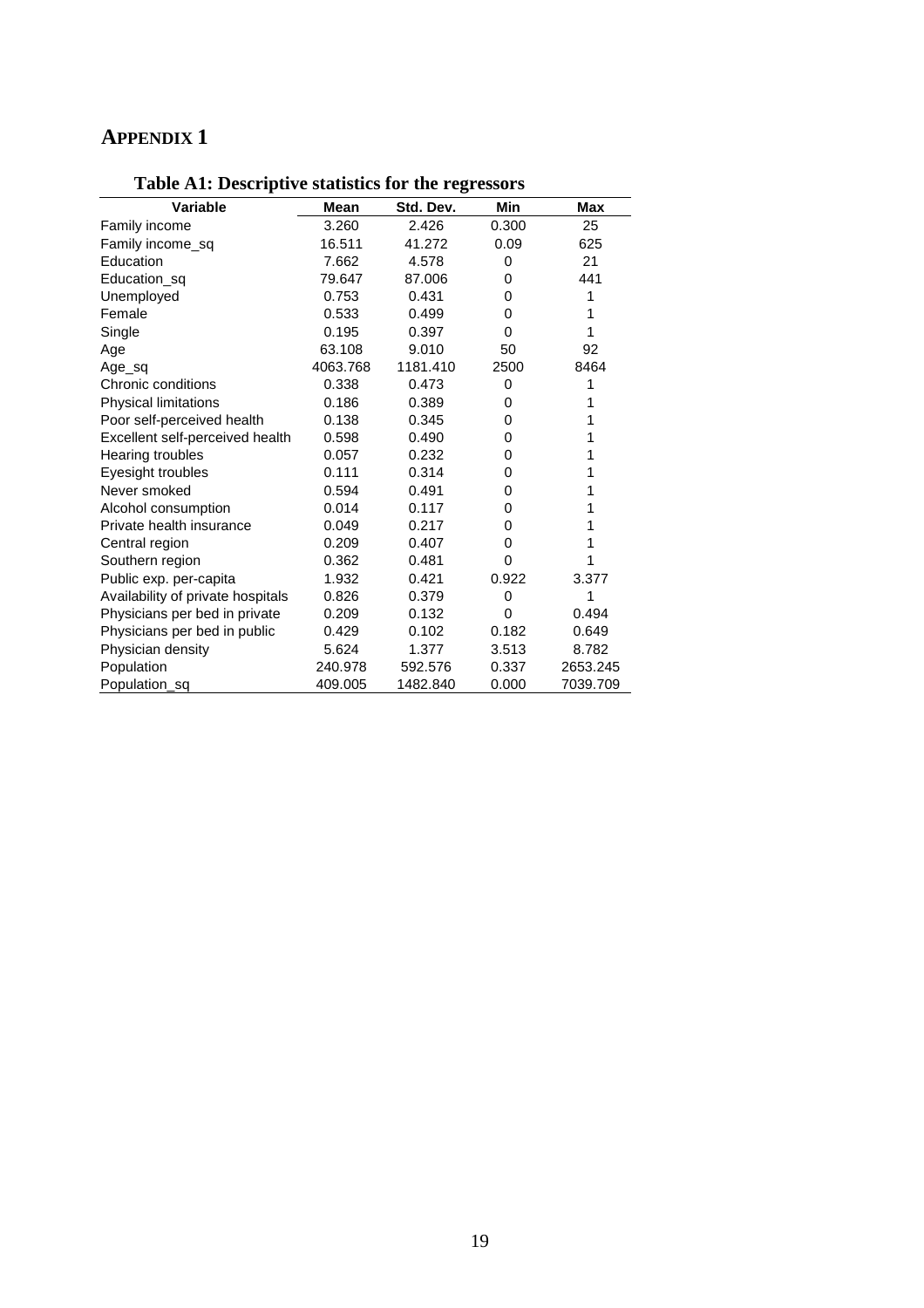#### **APPENDIX 2: THE NEGATIVE BINOMIAL AND DOUBLE HURDLE MODELS**

Having available a sample of *N* independent observations  $(y_i, x_i)$ , where  $y_i$  denote the count variable of interest and  $x_i$  a set of covariates, the starting point for count data analysis is the Poisson regression model, defined by the conditional density:

$$
f^{P}(y_i | x_i; \mathbf{b}) = \frac{e^{-m_i} \mathbf{m}_i^{y_i}}{y_i!} \quad y_i = 0, 1, 2, \dots \tag{1}
$$

where:  $\mathbf{m}_i = \exp(x_i \mathbf{b})$ ,  $\mathbf{m}_i > 0$ . The property of equidispersion implied by the Poisson distribution means that:

$$
E(y_i | x_i) = V(y_i | x_i) = \mathbf{m}
$$

To tackle with overdispersion we resort to the Negative Binomial (NB) distribution. This can be derived as a compound Poisson process where the parameter of the Poisson distribution includes a gamma distributed random variable reflecting individual heterogeneity:  $y_i \sim Poisson(\mathbf{m}_i \mathbf{n}_i)$  with  $\mathbf{n}_i \sim Gamma(\mathbf{a}, \mathbf{l})^{15}$ , with  $\mathbf{a} = \mathbf{l}$ , and the negative binomial distribution is obtained by integrating over *n<sup>i</sup>* :

$$
f^{NB}(y_i | x_i; \mathbf{a}, \mathbf{b}) = \int_0^\infty \frac{e^{-(\mathbf{m} \mathbf{n}_i)} (\mathbf{m} \mathbf{n}_i)^{y_i}}{y_i!} g(\mathbf{n}_i) d\mathbf{n}_i
$$
  
= 
$$
\frac{\Gamma(y_i + \mathbf{a})}{\Gamma(\mathbf{a})\Gamma(y_i + 1)} \left(\frac{\mathbf{a}}{\mathbf{m}_i + \mathbf{a}}\right)^{\mathbf{a}} \left(\frac{\mathbf{m}_i}{\mathbf{m}_i + \mathbf{a}}\right)^{y_i}
$$
(2)

where  $\mathbf{m}_i = \exp(x_i \mathbf{b})$  as above, and the conditional mean and variance are given by:

$$
E(y_i \mid x_i) = m_i
$$

 $\overline{a}$ 

$$
V(y_i | x_i) = m_i + fm_i^2
$$

where  $\mathbf{f} = \mathbf{a}^{-1} > 0$  is an overdispersion parameter, making the variance greater than the mean, as observed in many data sets. The parameters  $(a, b)$  can be estimated by the maximizing numerically the log-likelihood function corresponding to the density above (estimation is automatically implemented in some statistical packages, like STATA). This is the most common implementation of the Negative Binomial Model, NB2 in the terminology of Cameron - Trivedi (1998). The additional parameter characterizing the NB distribution makes it more flexible than the Poisson, to which it reduces when  $f = 0$ . In most applications, NB regression models are likely to provide more efficient estimators than those based on Poisson distribution, as failure of the assumption of equidispersion has similar consequences to failure of the homoskedasticity assumption in the linear regression model [Cameron - Trivedi, 1998].

<sup>15</sup>The density function for the positive continuous variable 
$$
\mathbf{n}_i
$$
 is given by:  

$$
g(\mathbf{n}_i) = \frac{\mathbf{n}_i^{a-1} \mathbf{l}^a}{\Gamma(\mathbf{a})} \exp(-\mathbf{l} \mathbf{n}_i), \text{ where } \mathbf{l} > 0, \mathbf{a} > 0 \text{ and } \Gamma(\mathbf{a}) = \int_0^{\infty} e^{-t} t^{a-1} dt = (a-1)!, \ a > 0.
$$